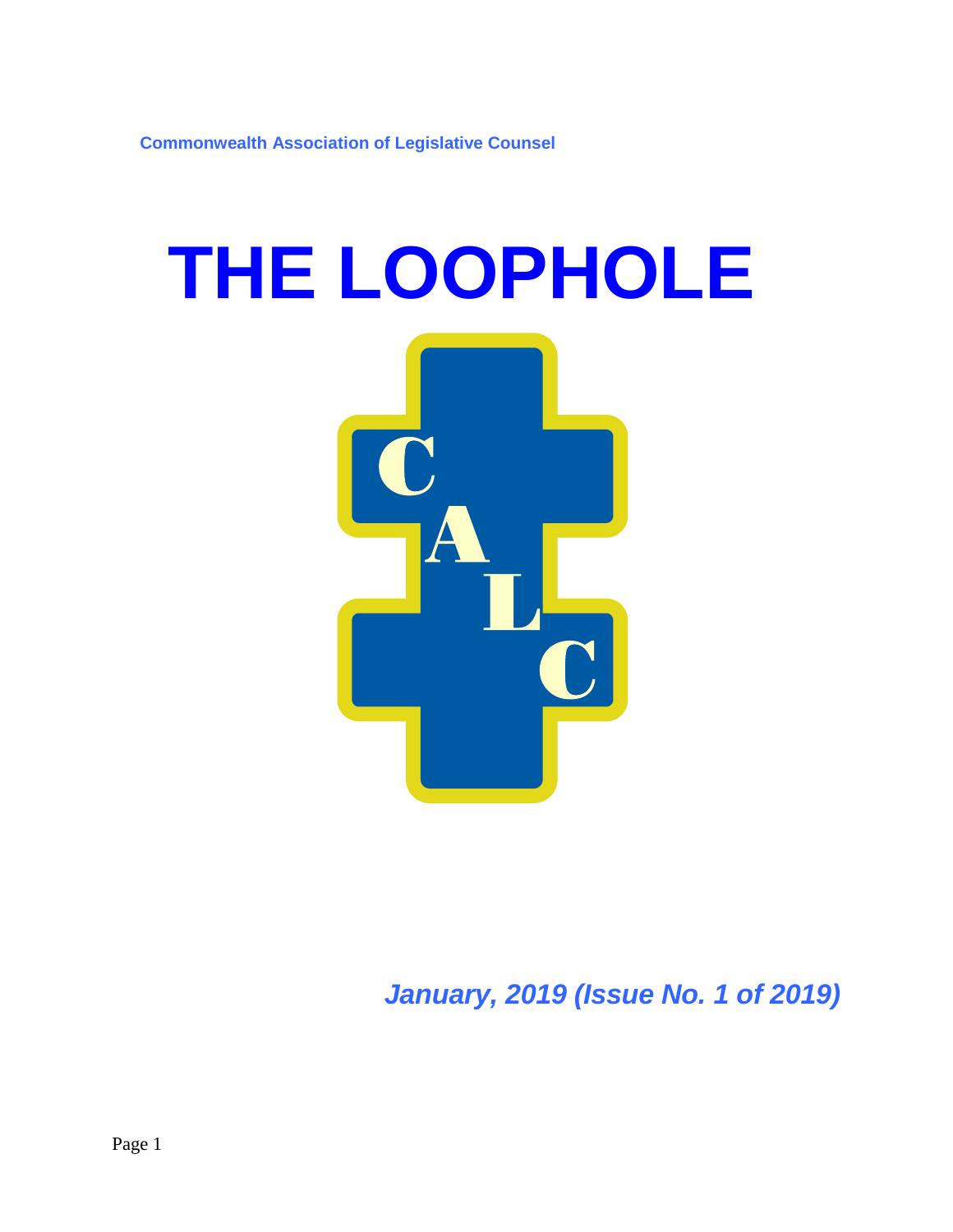# **THE LOOPHOLE—Journal of the Commonwealth Association of Legislative Counsel**

Issue No. 1 of 2019

*Editor in Chief* − John Mark Keyes

*Editorial Board* − Bethea Christian, Therese Perera, Bilika Simamba

CALC Council

*President* <sup>−</sup> Brenda King, First Legislative Counsel, Northern Ireland

*Vice President* <sup>−</sup> Katy LeRoy, Parliamentary Counsel, New Zealand

*Secretary* <sup>−</sup> Ross Carter, Parliamentary Counsel, New Zealand

*Treasurer* <sup>−</sup> John Mark Keyes, Sessional Professor, University of Ottawa, Canada

Council Members −

Michelle Daley, Senior Legislative Counsel, Cayman Islands

Richard Denis, Interim Clerk of the Senate and Clerk of the Parliaments, Canada

Nola Faasau, Legal Drafting Officer, Pacific Islands Forum Secretariat, Fiji

Adrian Hogarth, Parliamentary Counsel, Office of Parliamentary Counsel, United Kingdom

Geoff Lawn, Parliamentary Counsel, Western Australia

Dingaan Mangena, Advocate, Department of Justice and Constitutional Development, South Africa

Lucy Marsh-Smith, Assistant Law Draftsman, Jersey

Johnson Okello, Legislative Drafter, The Senate, Kenya

Lawrence Peng, Senior Assistant Law Draftsman, Hong Kong

Therese R. Perera, P.C., Specialist in Legislation and Legislative Drafting/ Retired Legal Draftsman, Colombo, Sri Lanka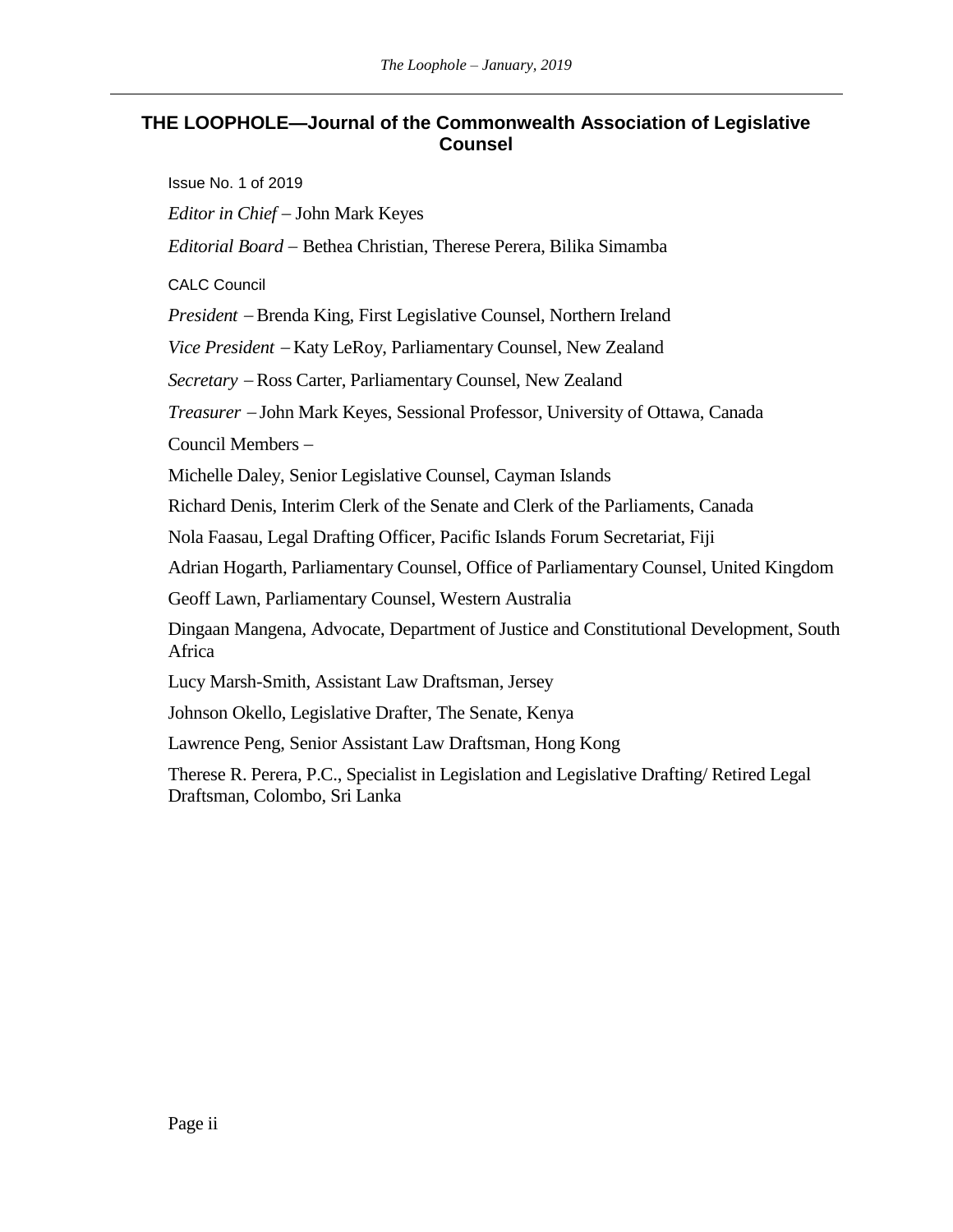Editorial Policies

The Loophole is a journal for the publication of articles on drafting, legal, procedural and management issues relating to the preparation and enactment of legislation. It features articles presented at its bi-annual conferences. CALC members and others interested in legislative topics are also encouraged to submit articles for publication.

Submissions should be no more than 8,000 words (including footnotes) and be accompanied by an abstract of no more than 200 words. They should be formatted in MSWord or similar compatible word processing software.

Submissions and other correspondence about *The Loophole* should be addressed to —

John Mark Keyes, Editor in Chief, *The Loophole*,

*E-mail:* [calc.loophole@gmail.com](mailto:calc.loophole@gmail.com)

# Copyright

All rights are reserved. No part of this publication may be reproduced or transmitted without the permission of the holders of the copyrights. Unless otherwise stated, copyright is held by the authors of the published material. This restriction does not apply to transmission to CALC members or to reproduction for that purpose.

#### Disclaimer

The views expressed in the articles contained in this issue are those of the contributors alone and do not necessarily reflect those of the CALC Council.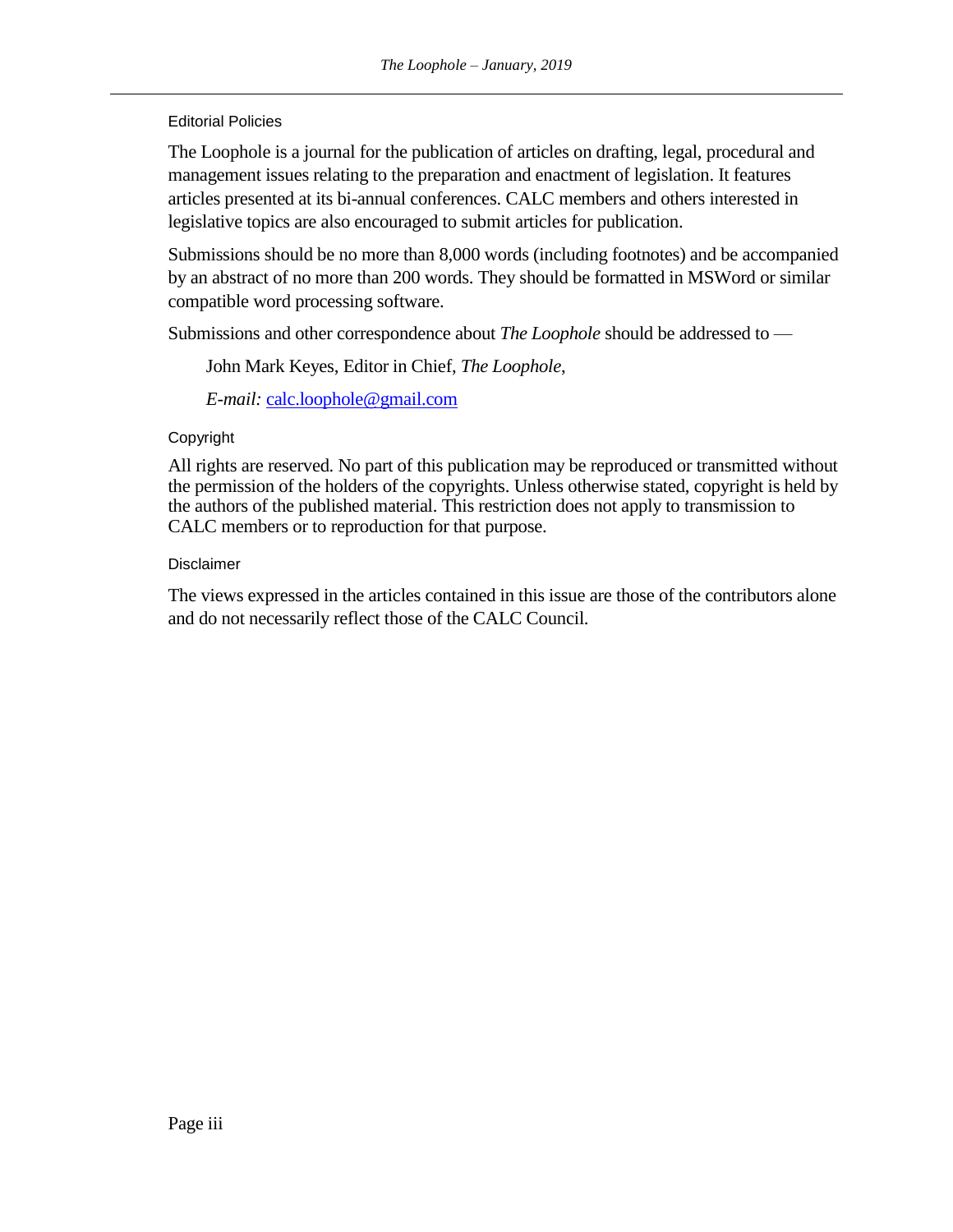# **Contents**

| <b>Legislation in the Courts</b>                                                |  |
|---------------------------------------------------------------------------------|--|
|                                                                                 |  |
| Better ways of deciding whether a contested usage is permissible in legislation |  |
|                                                                                 |  |
| <b>Tools for Legislative Drafters</b>                                           |  |
|                                                                                 |  |
|                                                                                 |  |

\_\_\_\_\_\_\_\_\_\_\_\_\_\_\_\_\_\_\_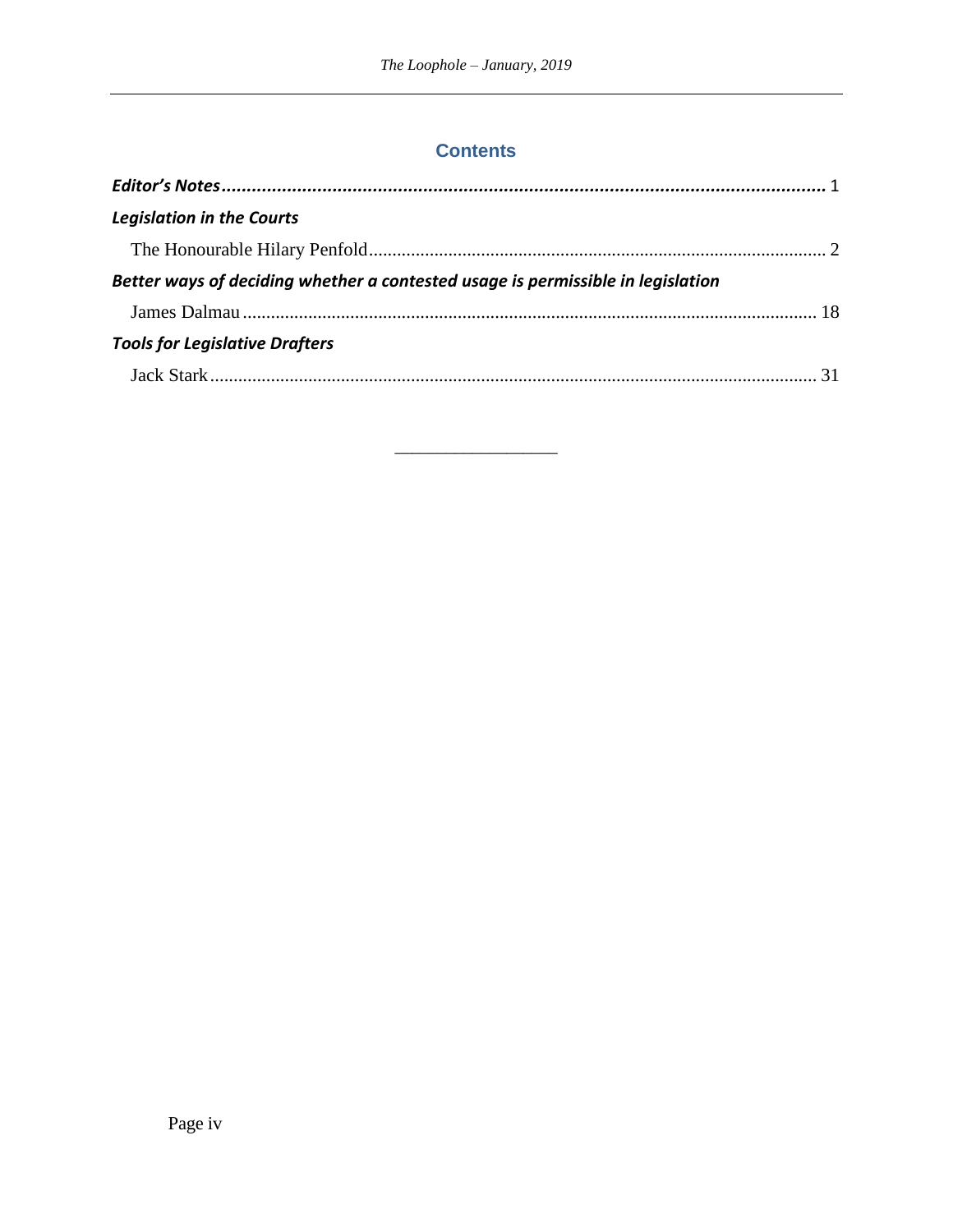# **Editor's Notes**

<span id="page-4-0"></span>As we get closer to the next CALC Conference in Zambia at the beginning of April, it is fitting to look back to the opening of the previous conference in Melbourne in 2017. It began with a keynote address by the Honourable Hilary Penfold who, before becoming a judge of the Australian Capital Territory Supreme Court, had enjoyed a distinguished career as legislative counsel with the Australian Commonwealth Government, including 10 years as First Parliamentary Counsel, the first woman to be appointed to this position. She subsequently served as Secretary to the newly created Department of Parliamentary Services and in 2007 she was appointed to the bench. Justice Penfold thus brought a wealth of varied experience to the conference providing a unique perspective on legislation: that of someone well-acquainted with both the world of legislative drafting and the courts. She presents the challenges legislation faces in the hands of practitioners who are sometimes not wellequipped to understand legislation and concludes with some advice to boost the morale of legislative counsel and suggest a few things they might do to "explain themselves".

The second article by James Dalmau goes to the linguistic heart of legislative drafting, recognizing that although natural languages like English operate within relatively firm conventions, they also evolve. This evolution can produce "contested usages", which Mr. Dalmau considers in terms of three categories: style, pragmatics and correctness. He discusses ways of approaching the resolution of whether these usages should be accepted within a legislative drafting office, including resources and linguistic research and concludes "in favour of permissiveness".

Finally, one of the most experienced legislative counsel in the United States, Jack Stark, discusses some of the effective techniques he has found for drafting legislation in terms of accomplishing its purposes, resolving sticking points and avoiding legal trouble. His suggestions are both pragmatic and pertinent and legislative counsel of varying degrees of experience will find his take on these matters most engaging.

John Mark Keyes Ottawa, January, 2019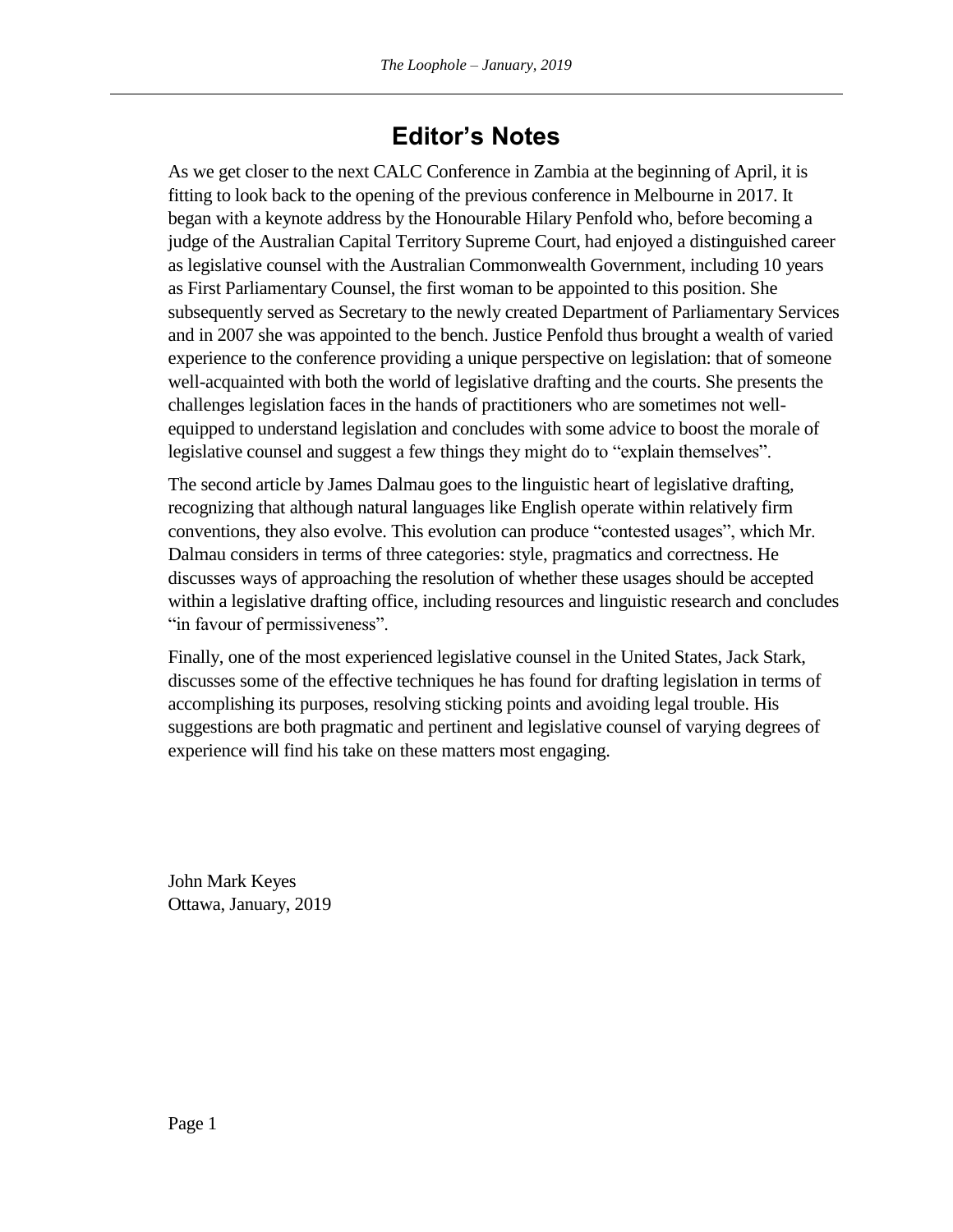# <span id="page-5-1"></span><span id="page-5-0"></span>**Legislation in the Courts**

*The Honourable Hilary Penfold1*



#### **Abstract**

*This article provides a unique perspective on legislation: that of a legislative counsel subsequently appointed to the bench. Although she considers that legislation in her jurisdiction (the Australian Capital Territory) works remarkably well, she discusses why some lawyers nevertheless have problems dealing with legislation. These problems range from failing to properly read legislation to complaining that legislation is either too long or too short. She concludes with some suggestions for continuing to draft legislation that works well, including adherence to rules of structure and grammar and paying attention to their readers.*

#### **Contents**

*<sup>1</sup>* The Honourable Hilary Penfold joined the Australian Commonwealth Office of Parliamentary Counsel in 1977 and was appointed as First Parliamentary Counsel in 1993. She was awarded a Public Service Medal in 2001 and was appointed a Commonwealth Queen's Counsel in 2001. In 2004 she was appointed Secretary of the Commonwealth Department of Parliamentary Services. In 2008 she was appointed as a judge of the Australian Capital Territory Supreme Court and retired from that position in 2018. This article is an edited version of her presentation at the CALC Conference in Melbourne, Australia on 29 March 2017.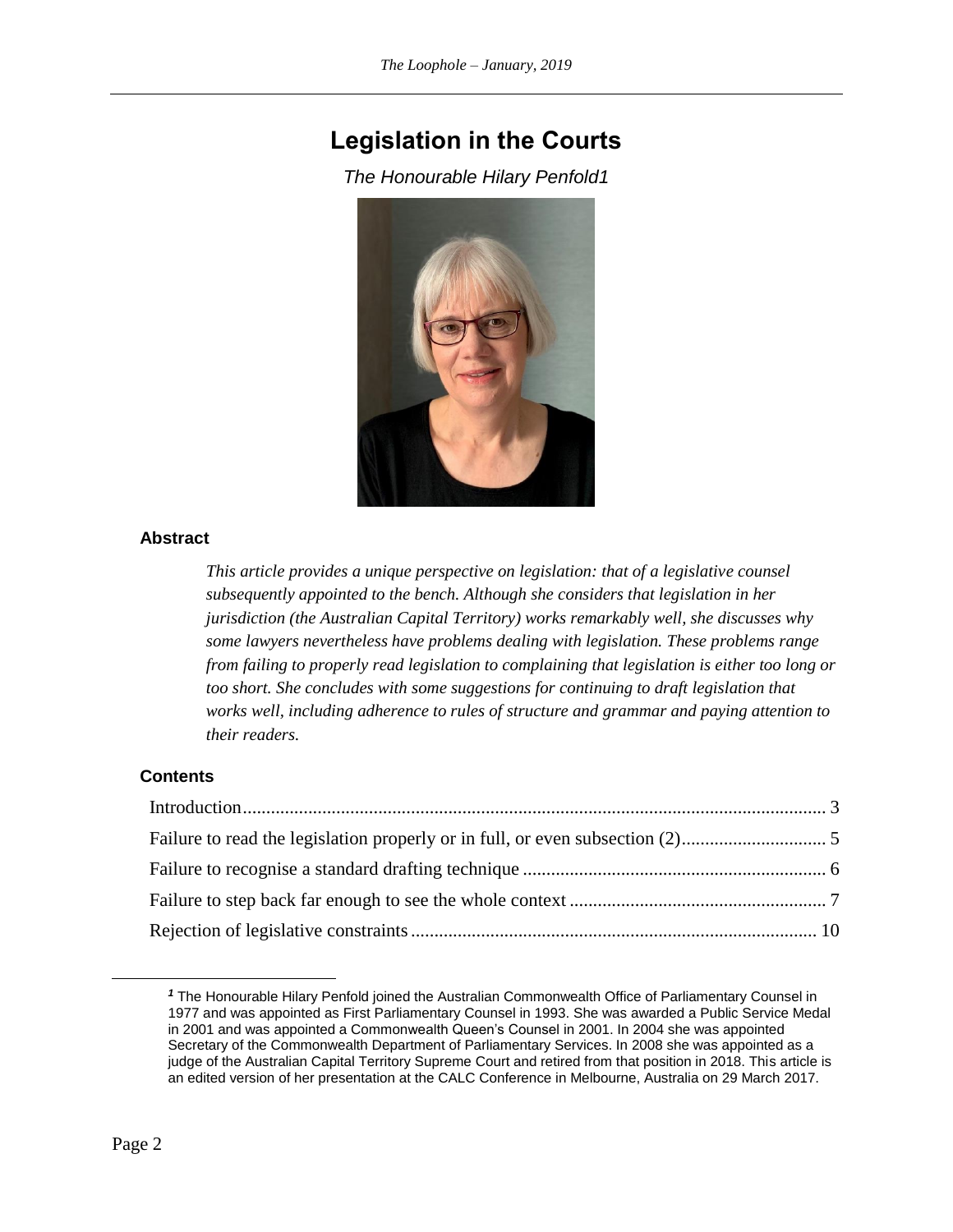| Legislative counsel and practitioners and the great divide between them $-$ when the |  |
|--------------------------------------------------------------------------------------|--|
|                                                                                      |  |
|                                                                                      |  |

# <span id="page-6-0"></span>**Introduction**

It's 40 years since I began my career as a legislative counsel, 15 years since I decided it was time to do something a bit different, and went to work in the federal Parliament House in Canberra, and 11 years since I was appointed to the Supreme Court of the Australian Capital Territory (**ACT**). My main reason for mentioning those dates is to explain why, if I use words like "we" and "us", I'm almost certainly talking about legislative counsel ... Once a drafter, always a drafter.

When I left the Australian Office of Parliamentary Counsel it was to go to a job running a new parliamentary department, consisting of 900 staff who'd been thrown together, kicking and screaming, from three abolished departments. We all worked in a building (the Australian Parliament House) that also housed 226 politicians, including nearly 200 backbenchers who were always ready to grab a story and make a noise in an adjournment debate, and 300 members of the press gallery who were even keener to get their hands on stories, and it was a fairly tumultuous time in many respects.

Among those 900 people in the Department of Parliamentary Services I did have a few lawyers working for me (in fact there were very few occupational groups not represented), but mainly my encounters with the law, and with how legislation was used, were at several removes – for instance, I had some staff who were very keen on the *Privacy Act 1988* (Cth) because they believed (wrongly in my view) that it provided them with a justification for refusing to give out information that might have been politically sensitive about the many organisations who used our facilities for more or less legitimate purposes, and there was another group who saw the moral rights legislation as a reason to **pay** a firm of architects linked to the original architect to protect the original architect's moral right "not to have the work subject to derogatory treatment" by commenting on the impact of any proposed modification to any part of the building.<sup>2</sup>

The only really legal thing I had to do in that department was to instruct OPC on the drafting of a bill to amend the legislation that had set up the new department. Of course, the person

<sup>2</sup> Section 195AT of the *Copyright Act 1968* (Cth) gives the "author" (that is, architect) of an artistic work that is a building a right to be consulted about changes to the building before they are made, but does not give the architect (let alone any professional associates) any entitlement to be paid to respond to such consultation.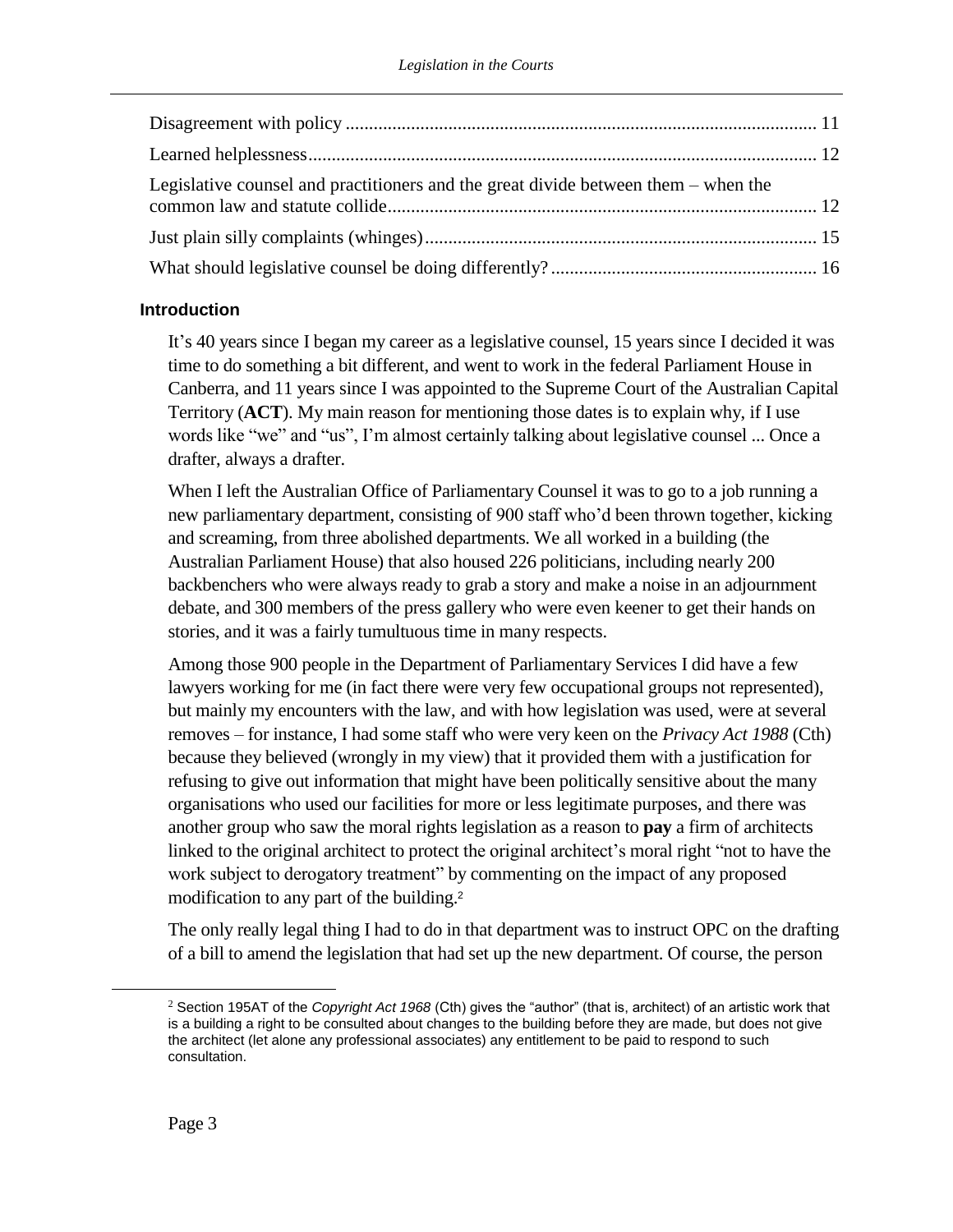doing the drafting was one of my former staff at OPC, and I hope she didn't find the process too traumatic. I found it quite cathartic, including because I got the chance to write an explanatory memorandum the way I thought they ought to be written – that is, to explain rather than simply paraphrase what was going on in the legislation and why it was needed.<sup>3</sup> Certainly I didn't need to paraphrase my former colleague's elegant draft.<sup>4</sup>

So you will understand that when I was invited to put up my hand for an appointment to the ACT Supreme Court, it was attractive in many ways, not least for the two reasons that it would get me back to real legal work, and that instead of 900 staff I would have two staff.

Again, of course, I was putting up my hand for a very steep learning curve, having previously been in a courtroom as a lawyer exactly twice in my life, both on ceremonial occasions, and having virtually no experience in the areas of law that mainly occupy the ACT Supreme Court (crime, planning disputes, personal injuries litigation). But I did have one thing in my favour – I knew how to read a piece of legislation. These days, of course, that is an increasingly important skill and one that many legal practitioners, especially the ones who work in courts, have never really developed.

So while I had absolutely no idea what was in the three-volume *Court Procedures Rules 2006* (ACT), I was pretty confident of my ability to find things by looking at the table of contents and relying on a basic understanding of legislative structure. I was also pretty confident, knowing when the Rules had been drafted and where, that even though the rules went up to number 6900-odd (plus some transitional rules), there weren't really "over 6000 rules" but a much more manageable number of rules and a lot of "spare" numbers!

Over that last 9 years, I've taught myself a lot of things, and quite quickly I got to the point where my strengths in dealing with legislation more than compensated for my relative lack of court experience – although in a small court with a very wide jurisdiction, I still, not infrequently, find myself dealing with something I've never come across before.

Apart from all the court-related matters, I've learned a bit about how lawyers deal with legislation in litigation, and about how legislation stands up to the pressures of litigation.

In summary, most legislation that I come across these days is pretty good, and generally fit for purpose. That, however, doesn't mean that all lawyers appreciate it, or enjoy dealing with it. In some respects, obviously, that's just tough – it's just part of the job – but in other respects there may still be more that legislative counsel could do to make life easier for users.

My list of the reasons why lawyers sometimes have problems dealing with legislation looks something like this:

<sup>&</sup>lt;sup>3</sup> Parliamentary Service Amendment Bill 2005 (Cth), Explanatory Memorandum.

<sup>4</sup> *Parliamentary Service Amendment Act 2005* (Cth)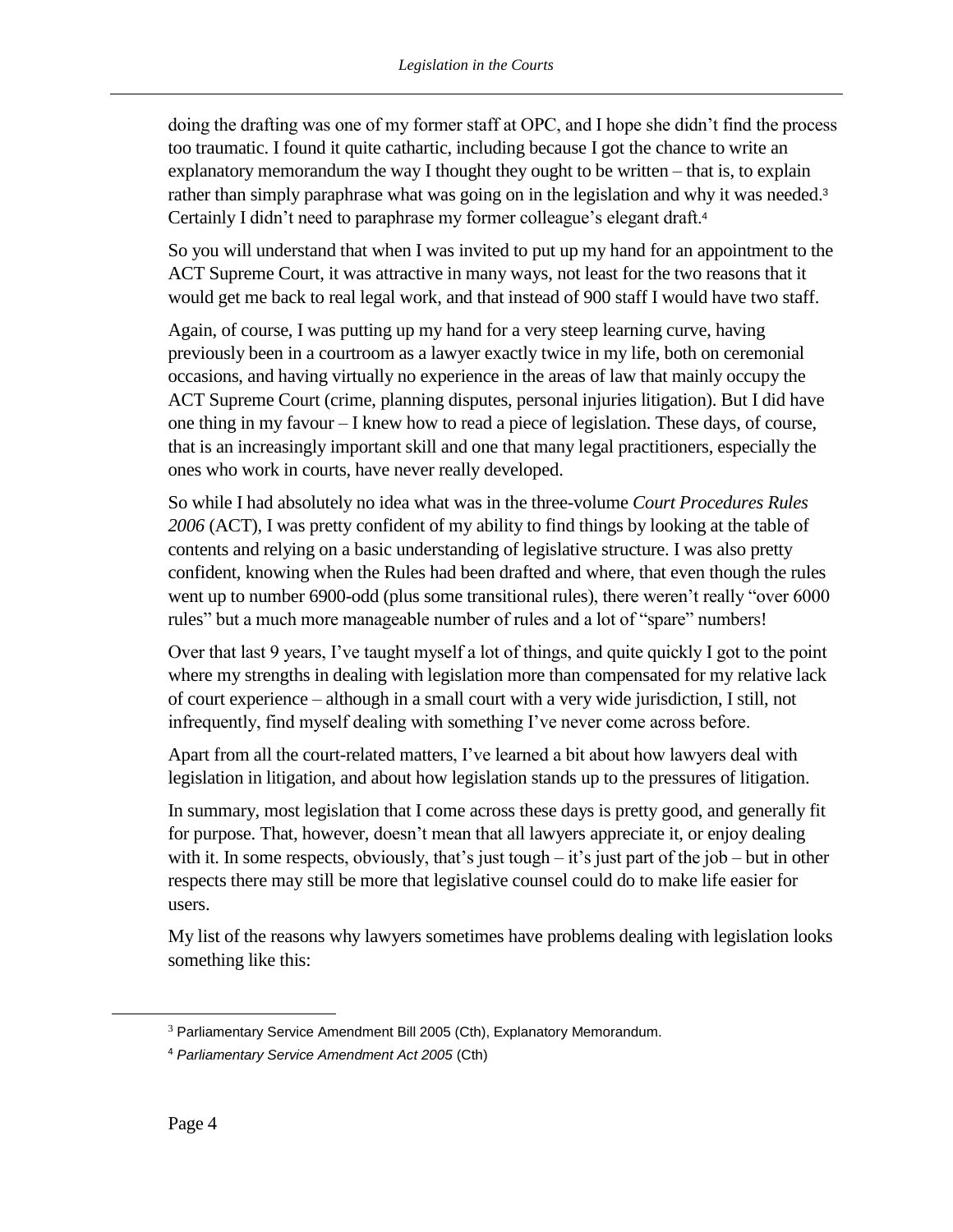- They don't bother to read it.
- They don't understand, or at least apply, the basics of legislative grammar and structure.
- They don't pay attention to context.
- They resist the constraints sought to be imposed by the legislature.
- They don't like the policy and believe that it ought to be different.
- They start from the assumption that if it's legislation, they won't be able to understand it.

I have also come across complaints that I classify as "just plain silly complaints (whinges)", and the occasional case of wilful blindness (the lawyer knows what the legislation means, he or she just doesn't want to admit it).

# <span id="page-8-0"></span>**Failure to read the legislation properly or in full, or even subsection (2)**

There are few things that annoy me more in court than counsel handing up a copy of just the section he or she is relying on. While I genuinely believe that **Austlii** and its counterparts in other jurisdictions are one of the truly great developments in the legal environment in my lifetime, there is no doubt that the software that encourages the reader to look at (and print) each section by itself has a lot to answer for.

Section 37J(1) of the *Supreme Court Act 1933* (ACT) is as follows:

(1) The Court of Appeal may be constituted by a single judge for hearing and deciding any of the following matters (*incidental matters*) in relation to an appeal:

(a) leave or special leave to appeal;

....

(b) extension of time to institute an appeal;

(c) leave to amend the grounds of an appeal;

(i) dismissal of an appeal or other proceeding ...;

(j) directions about the conduct of the appeal ...;

(k) any other question of practice and procedure in the Court of Appeal;

(l) costs and other matters incidental to a matter mentioned in paragraphs (a) to (k).

The question that arose before me was whether this provision enabled a single judge (rather than a three-member Court of Appeal) to make an order requiring an appellant to provide security for the costs of the appeal.

The lawyers appearing before me were sure it did – because they'd only read the first four words of paragraph (l), "costs and other matters". But when I pointed out the rest of the paragraph, which made it clear that the costs reference they were relying on was to costs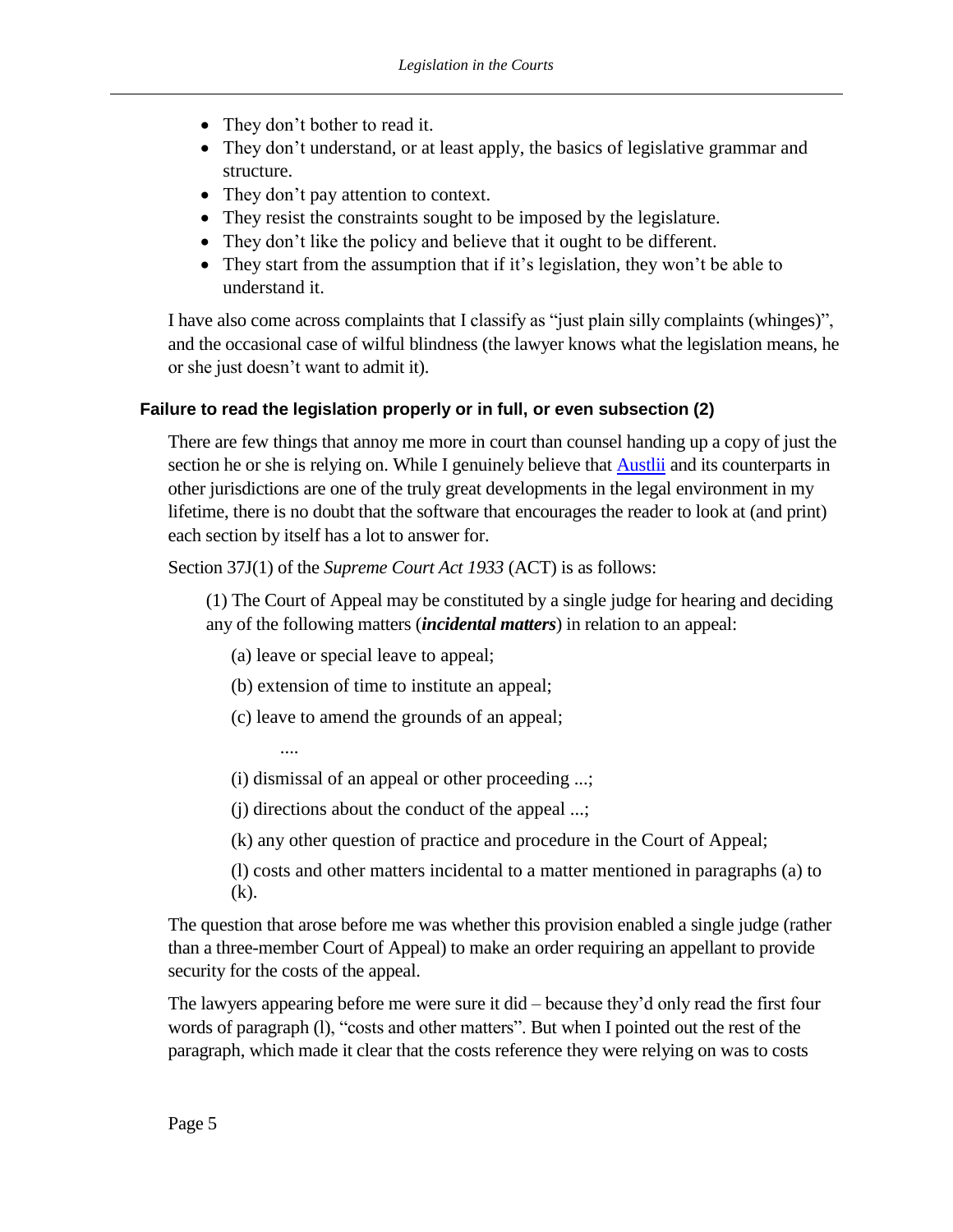"**incidental to a matter mentioned in paragraphs (a) to (k)**" (which a security for costs application clearly wasn't) they were at something of a loss.

In that case, there wasn't too big a problem, because I decided (after looking at "equivalent" legislation from several other Australian jurisdictions) that security for costs could be seen as a "question of practice and procedure in the Court of Appeal" (para (k)), and could therefore be ordered by a single judge.<sup>5</sup>

However, I have recently dealt with a matter in the Court of Appeal in which, having achieved variations in the first-instance liability and damages decisions on appeal, the lawyers persuaded themselves that para (l) allowed their complaint about the first instance costs order to be dealt with by a single judge. Despite the Court of Appeal raising concerns, the lawyers persisted in that view until judgment in the appeal from the first instance liability and damages decision had been entered and the Court of Appeal had no further jurisdiction – which I suspect was an expensive mistake for the insurance company involved. 6

# <span id="page-9-0"></span>**Failure to recognise a standard drafting technique**

A common legislative structure involves the following:

If a person [satisfies a pre-condition], the person [may or must act in a specified way].

I've come across lawyers who don't realise (or perhaps don't want to admit) that those are the same person.

Section 69 of the *Personal Violence Act 2016* (ACT) is as follows:

# **69 Summary stay or dismissal**

(1) This section applies if, in a proceeding, it appears to the Magistrates Court, in relation to the proceeding generally or in relation to a particular application or part of the proceeding, that—

- (a) no reasonable cause of action is disclosed; or
- (b) the proceeding is—
	- (i) frivolous or vexatious; or
	- (ii) an abuse of the process of the court.

(2) The Magistrates Court may, on the application of the respondent or on its own initiative, order that the proceeding be stayed or dismissed either generally or in relation to the claim for relief.

I dealt with a very unusual case in which a Magistrate had dismissed an application for a personal protection order on the ground that no reasonable cause of action was disclosed: the

<sup>5</sup> *Hughes v Janrule Pty Ltd* [2011] ACTCA 15.

<sup>6</sup> *Steen v Senton* [2017] ACTCA 5.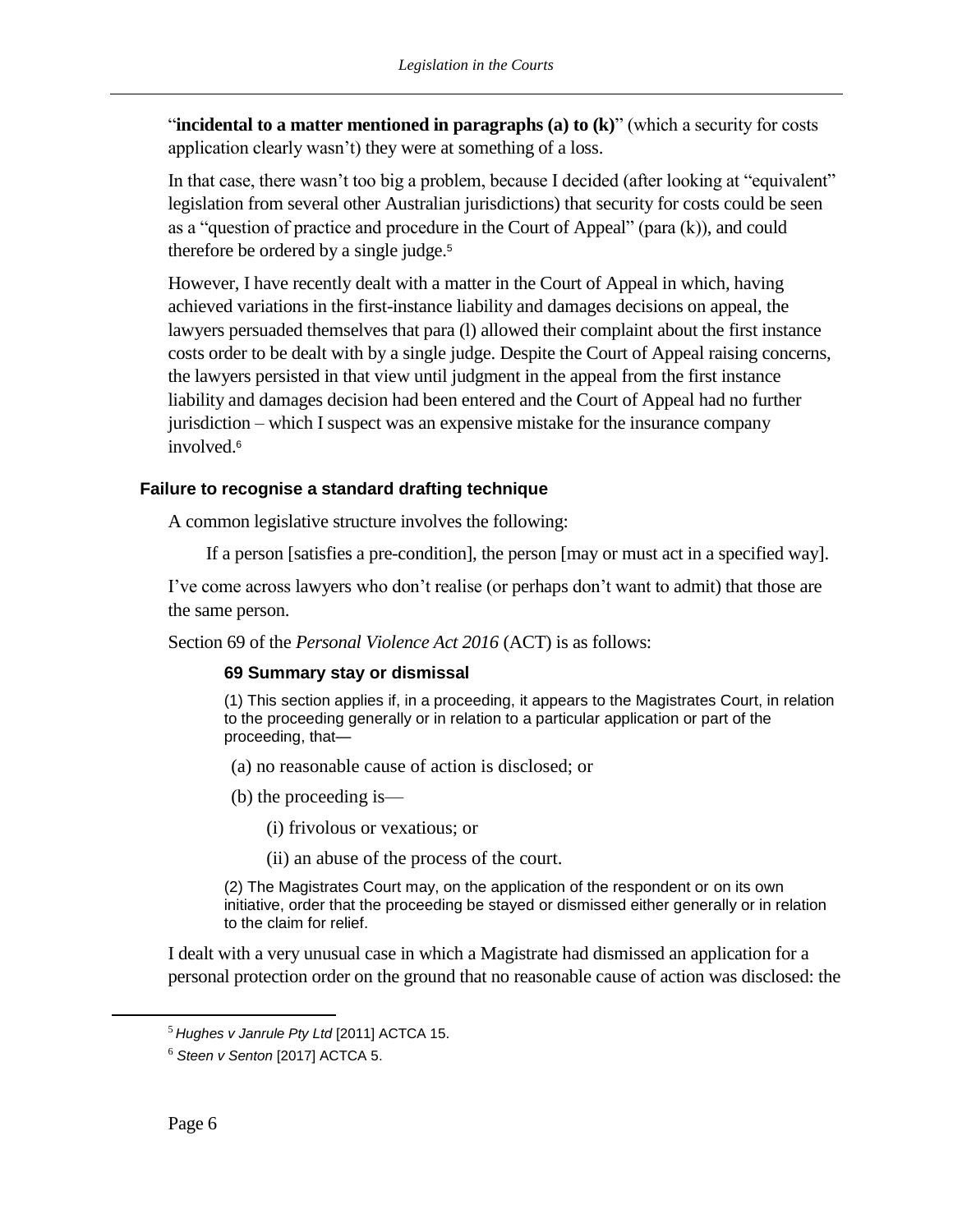applicant (who, in fairness, was not a lawyer) wanted a protection order against a government solicitor based in another jurisdiction because she had written him letters on behalf of the agency for which she worked requesting him to pay costs awarded, in earlier litigation, against him and in favour of the agency.

Before me the appellant asserted that subsections (1) and (2) were quite separate provisions, and the grounds specified in subsection (1) weren't available grounds on which to make an order under subsection (2). 7

# <span id="page-10-0"></span>**Failure to step back far enough to see the whole context**

ACT legislation dealing with personal injuries claims is found in one general Act – the *Civil Law (Wrongs) Act 2002* (ACT) (the *CLW Act*) – and one dealing specifically with motor vehicle accidents – the *Road Transport (Third Party Insurance) Act 2008* (ACT) (the *TPI Act*). Each Act includes a requirement on each party to a claim (in this case, the claimant in relation to a motor vehicle accident and the relevant insurance company) to give the other party copies of documents obtained at relevant times. There are significant consequences of a failure to do so.

Under the *CLW Act*, the provision applied only to documents obtained before legal proceedings were instituted. A question arose about whether the *TPI Act* provisions carried the same limitation.

The judge at first instance wasn't convinced. He said:

While the matter appears to me to be relatively finely balanced, ultimately, the text of ss 102, 104 and 105 is sufficient to impose an obligation that extends beyond the commencement of proceedings **and there are not sufficient matters in the context in which those provisions appear, the structure of the Act generally, or its relationship with the [***CLW Act***]**, to warrant an implication confining their operation to the period before court proceedings are commenced.

Although the judge had looked at the context, in my view he hadn't looked at it the right way – especially since there was also a very powerful policy argument in favour of the opposite conclusion.

In order to look properly at the context, I had to construct the following table:

| <b>Road Transport (Third-Party</b><br><b>Insurance) Act 2008</b> | Civil Law (Wrongs) Act 2002                                 |
|------------------------------------------------------------------|-------------------------------------------------------------|
| <b>Chapter 4 Motor accident claims</b>                           | Chapter 5 Personal injuries claims-<br>pre-court procedures |
|                                                                  |                                                             |

<sup>7</sup> *Quach v RU (No 2)* [2017] ACTSC 234.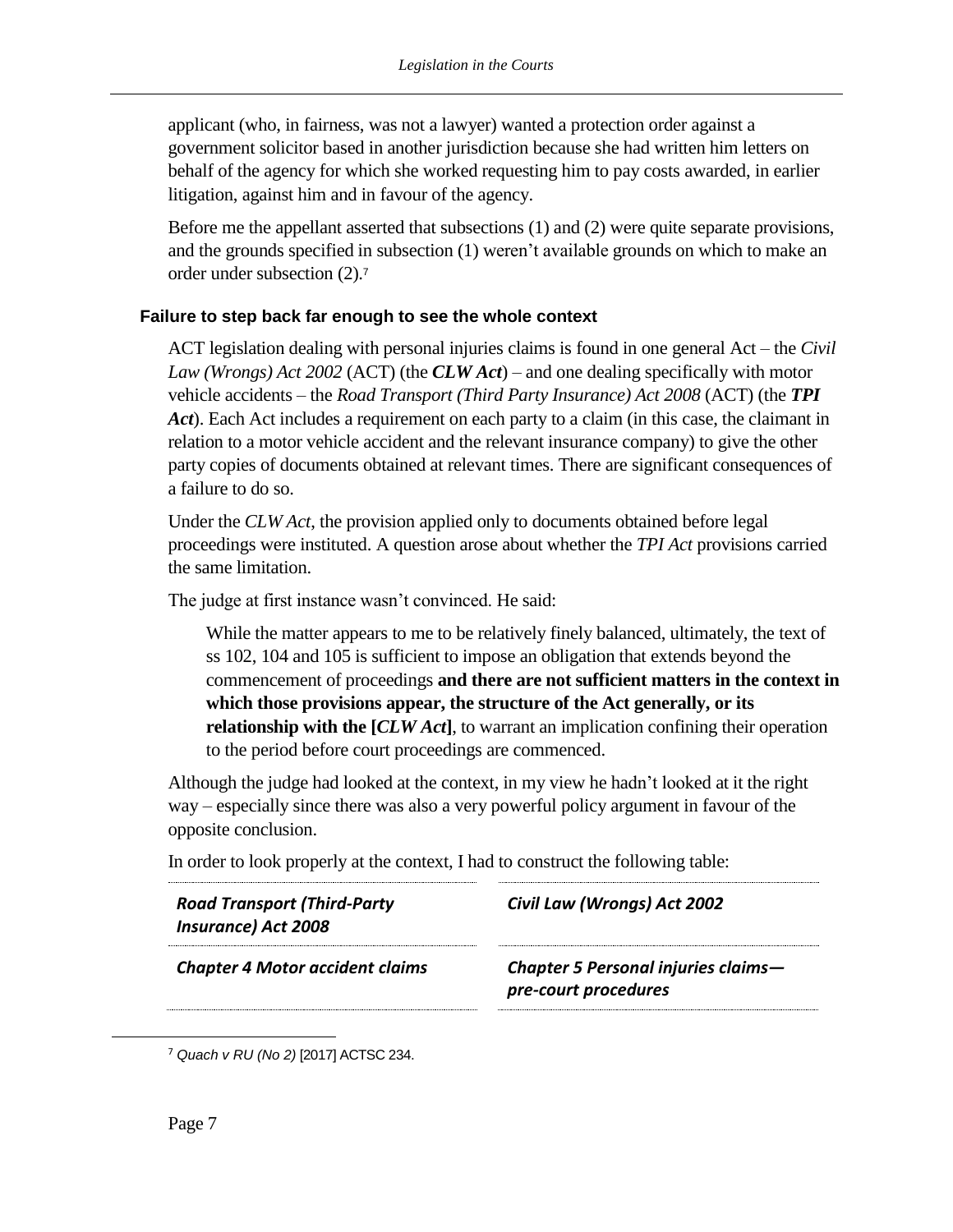| Part 5.1 Preliminary-ch 5                                            |
|----------------------------------------------------------------------|
| Part 5.2 Claims procedures                                           |
| Part 5.3 Obligations of parties to give<br>documents and information |
| Part 5.4 Other provisions-pre-court<br>procedures                    |
|                                                                      |
|                                                                      |
|                                                                      |
|                                                                      |
|                                                                      |
| <b>Chapter 7 Damages</b>                                             |
|                                                                      |

The heading to Chapter 5 of the *CLW Act* establishes that the provisions included in it apply to what happens before court proceedings are begun. The failure to mention "pre-court procedures" in the *TPI Act* allowed the primary judge to conclude that the two Acts were intended to operate in different time-frames.

However, this overlooked the fact that in the *TPI Act*, the point at which the pre-court provisions stopped being applicable was also signified by a heading, it was just that the heading appeared at the end of the pre-court provisions rather than at the beginning. The heading to Part 4.9, "Court proceedings", was in my view as clear as the heading to Chapter 5 of the CLW Act, "Personal injuries claims—pre-court procedures" in delineating the group of provisions which applied before court proceedings were begun but not after that point.

All members of the Court of Appeal found that the provision of the *TPI Act* only applied at the pre-court stage. The other two members relied on more traditional approaches to statutory interpretation to get there, but I was so convinced by the table of contents – part of what I think of as legislative structure – that I felt obliged to make the specific point. So the comparison of the table of contents above actually came from my judgment, and I also included some commentary about how to "read" the table of contents, as follows: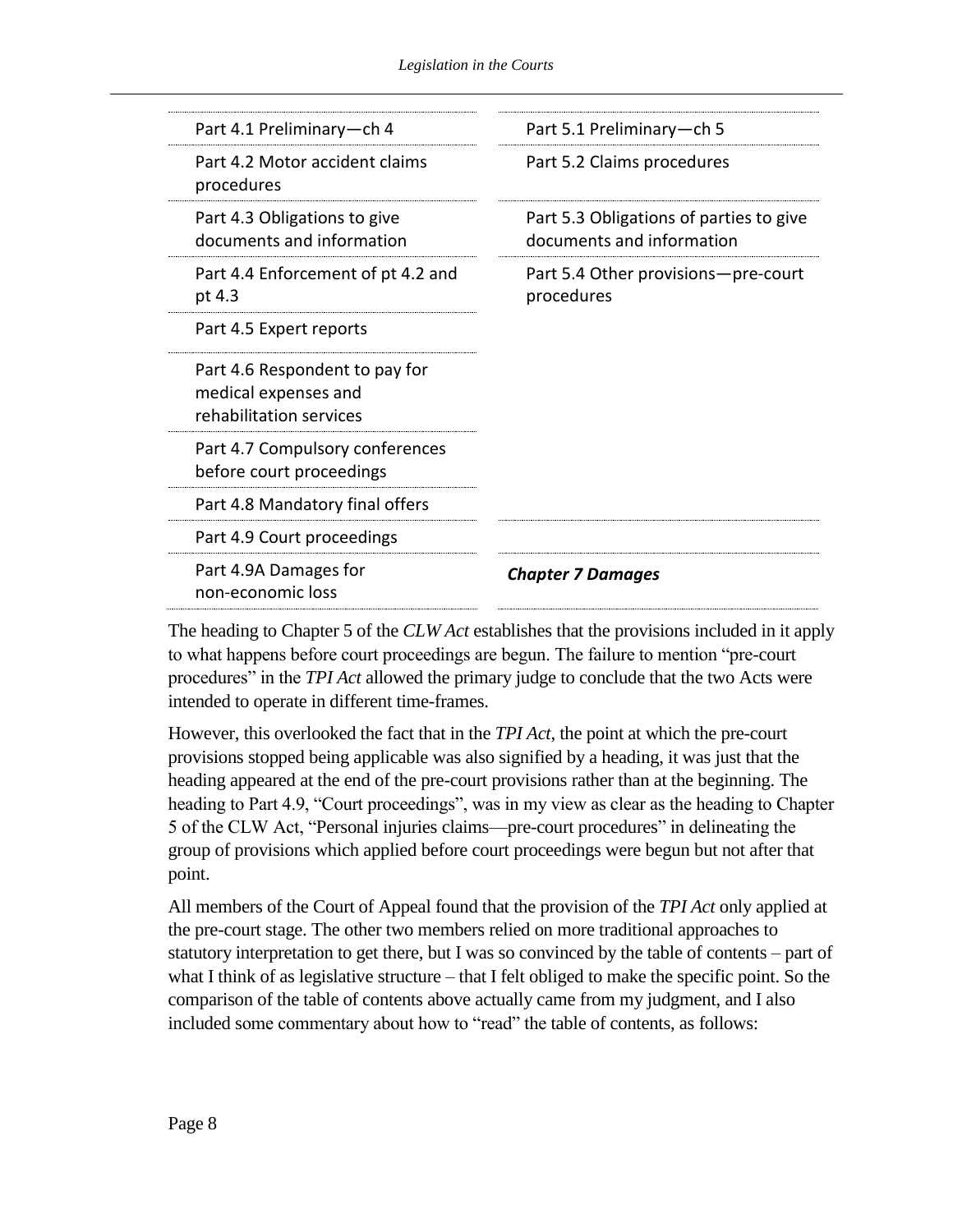4. A higher-level examination of the structure of that Act and the *Civil Law (Wrongs) Act 2002* (ACT) (the *CLW Act*), most readily achieved by comparing the respective tables of contents, reveals:

- (a) the differences in the structures of the two Acts, and a reason for those differences (in particular, that the *TPI Act* deals with one kind of negligence claim, whereas the *CLW Act* deals with all negligence claims and many other kinds of civil wrongs that require different kinds of specific provisions); and
- (b) the underlying similarity in the structures of the relevant parts of the two Acts, despite differences in the way different units of the Acts are titled.
- 5. …

6. In each Act, pre-court procedures are clearly separated from procedures after action is commenced.

7. Chapter 5 of the *CLW Act* is specified to apply to pre-court procedures in personal injuries claims.

8. The *TPI Act* has no heading referring to "pre-court procedures", but instead it has pt 4.2 (which requires claims to be made before action may be brought), and pts 4.3 to 4.8, which deal with essentially the same matters as are provided for in ch 5 of the *CLW Act*. The application of those parts to pre-court procedures is not identified by any mention of pre-court procedures as such, but it is in my view almost as explicitly indicated by the heading to pt 4.9, "Court proceedings". That is, only in pt 4.9 does the legislation move from providing for pre-court procedures into making provisions about actions brought in the court.

9. Accordingly, in saying that the *TPI Act* "has been drafted without any express confinement to the 'pre-court' period", his Honour has overlooked the express indication in the heading to pt 4.9 that the following provisions are about court proceedings, and the clear implication that the previous provisions related to the precourt period.

10. It is also apparent from a comparison of the tables of contents that the drafter of the *TPI Act* decided to deal with motor vehicle claims in a single chapter (perhaps because that Act also deals with several other related but very different aspects of motor vehicle accident regulation, such as the requirement for vehicles to carry third party insurance and the regulation of third party insurers). That excluded the possibility of using "Precourt procedures" as a chapter heading (as was done in the *CLW Act*), although it would not have prevented the drafter combining pts 4.2 to 4.8 into a single part headed "Pre-court procedures" followed by the current pt 4.9 (re-numbered appropriately). On the other hand, the use of the heading "Court proceedings" for pt 4.9 could fairly have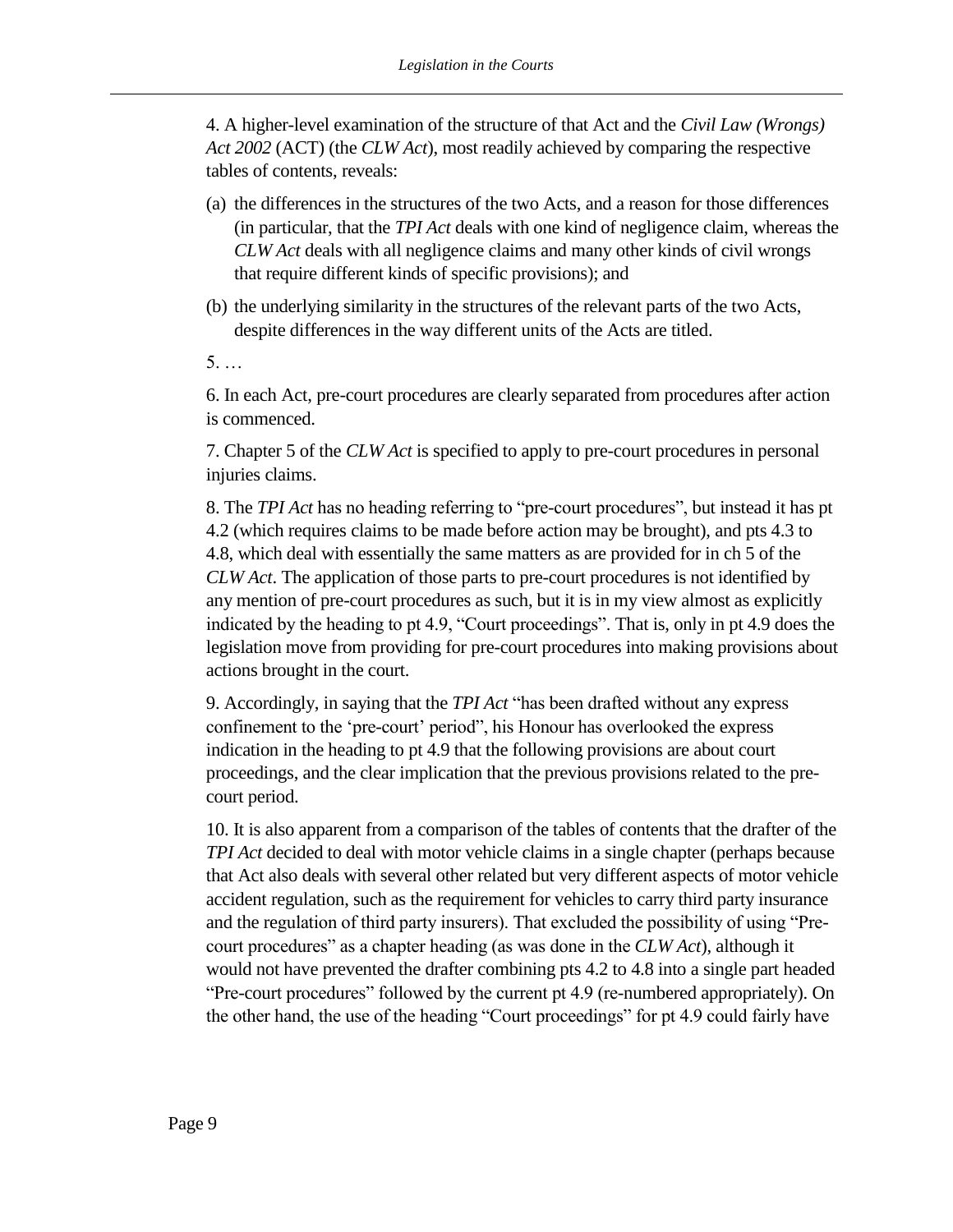been seen as adequate to clarify that the preceding six parts were equivalent to the *CLW Act* provisions contained in ch 5.

I don't imagine anyone will take any notice, however.<sup>8</sup>

On the other hand, it has to be said that the legislative counsel could also have made things easier for everyone by considering the legislative context into which the *TPI Act* was being enacted and either making the application of the relevant provisions explicit or identifying the *TPI Act*'s relationship with the existing *C LW Act*. In fairness, this would have been more difficult (but not impossible, given the capacity to include notes in ACT and other Australian legislation) if the *TPI Act* was drafted by reference to model legislation negotiated among some or all Australian States and Territories.

# <span id="page-13-0"></span>**Rejection of legislative constraints**

Judicial officers don't like being constrained by legislation – it's much harder work to comply with processes laid down in detailed legislation, and it can obstruct a judge or magistrate in doing what he or she thinks **ought** to happen, precedent or not.

The *Crimes (Sentencing) Act 2005* (ACT) (the *Sentencing Act*) provides a good example of this.

Since 1977 (at least), judicial officers have been using the so-called "*Griffiths* remand". Essentially, a *Griffiths* remand involves the court telling an offender to go away and straighten himself (occasionally herself) out for the next however many months, after which the offender is required to come back to court to be sentenced in the light of whatever straightening out has been achieved.

The *Sentencing Act* provides among other things for making "deferred sentence orders". The Explanatory Statement for the Crimes (Sentencing) Bill said:

Deferred sentence orders are a codification of an existing power available to the Court known as *Griffiths r*emands following the High Court's decision in *Griffiths v The Queen (1977)* 137 CLR 293

Deferred sentence orders will enable the Court to adjourn proceedings to provide an offender with an opportunity to address their criminal behaviour before sentencing. In this way the Court can assess whether the offender demonstrates prospects for rehabilitation, or the offender's ability to address their criminal behaviour.

Given the references to the *Griffiths* remand and to codification, I'm pretty sure that these new provisions were intended to replace *Griffiths* remands.

However, the new legislation was fairly long. Part 8.1 of the provisions relating to deferred sentence orders contained the following sections:

<sup>&</sup>lt;sup>8</sup> Although in the course of editing this paper, I did notice that the decision had been quite widely reported by the standards of the ACT Court of Appeal: *[Jefferson-Taite v Lewis](https://jade.io/article/481165)* [2016] ACTCA 19; 11 ACTLR 242; 310 FLR 136; 76 MVR 147.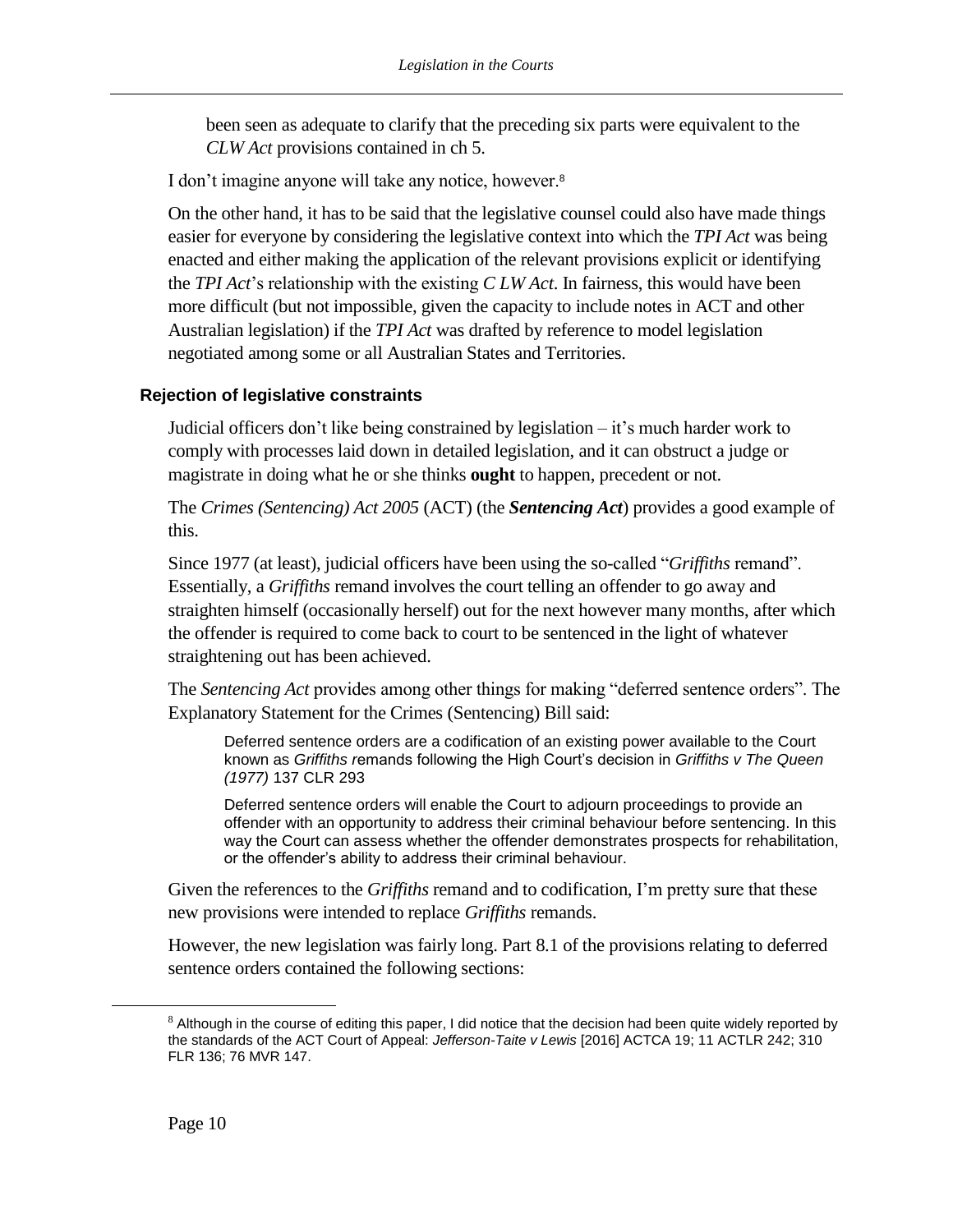#### **Part 8.1 Deferred sentence orders—making**

- 114 Application—pt 8.1
- 115 Meaning of *deferred sentence obligations*
- 116 Deferred sentence orders—eligibility
- 117 Deferred sentence orders—suitability
- 118 Deferred sentence orders—indication of penalties
- 119 Deferred sentence orders—review requirements in orders
- 120 Deferred sentence orders—obligations
- 121 Deferred sentence orders—explanation and official notice
- 122 Deferred sentence orders—period of effect

There is a lot of material in those new provisions (and part 8.1 is followed by parts 8.2, 8.3, and 8.4, which have plenty more material).

Since 2005, some members of the ACT judiciary – the ones who read legislation – make deferred sentence orders. However, I know of one magistrate who complained that he tried to make a deferred sentence order, but it took him 4 pages of notes, and so some of the judiciary still make orders that they call *Griffiths* remands, and without going through the 4 page rigmarole).

There may be, in this particular case, a real question of how much it matters if there's a bit of a free-for-all. However, the obvious answer in general is that it does undermine the rule of law in at least a minor respect, by detracting from consistency in the application of the law (especially within a small jurisdiction). There is also the specific detail that a judicial officer who uses a *Griffiths* remand saves himself or herself having to do something that might be quite important in how effective these things are: to make a compliant deferred sentence, a judicial officer must tell the offender what the sentence will be at the end if he or she achieves the necessary progress in rehabilitation (and tell them what that rehabilitation will involve), and what the sentence will be if the offender doesn't manage that, but for a *Griffiths* remand it is adequate (as a matter of law) simply to tell the offender to come back in 6 months to be sentenced. As well, the *Sentencing Act*, unlike the High Court, also deals with such things as the offender's bail obligations, and the circumstances in which he or she can be arrested without a warrant.

# <span id="page-14-0"></span>**Disagreement with policy**

On occasions, lawyers (and especially judges) take exception to legislation on policy grounds, taking an attitude that if articulated (which it rarely is) would be along the following lines:

• "I understand the policy (or at least I think I do), but I have an ideological objection to it."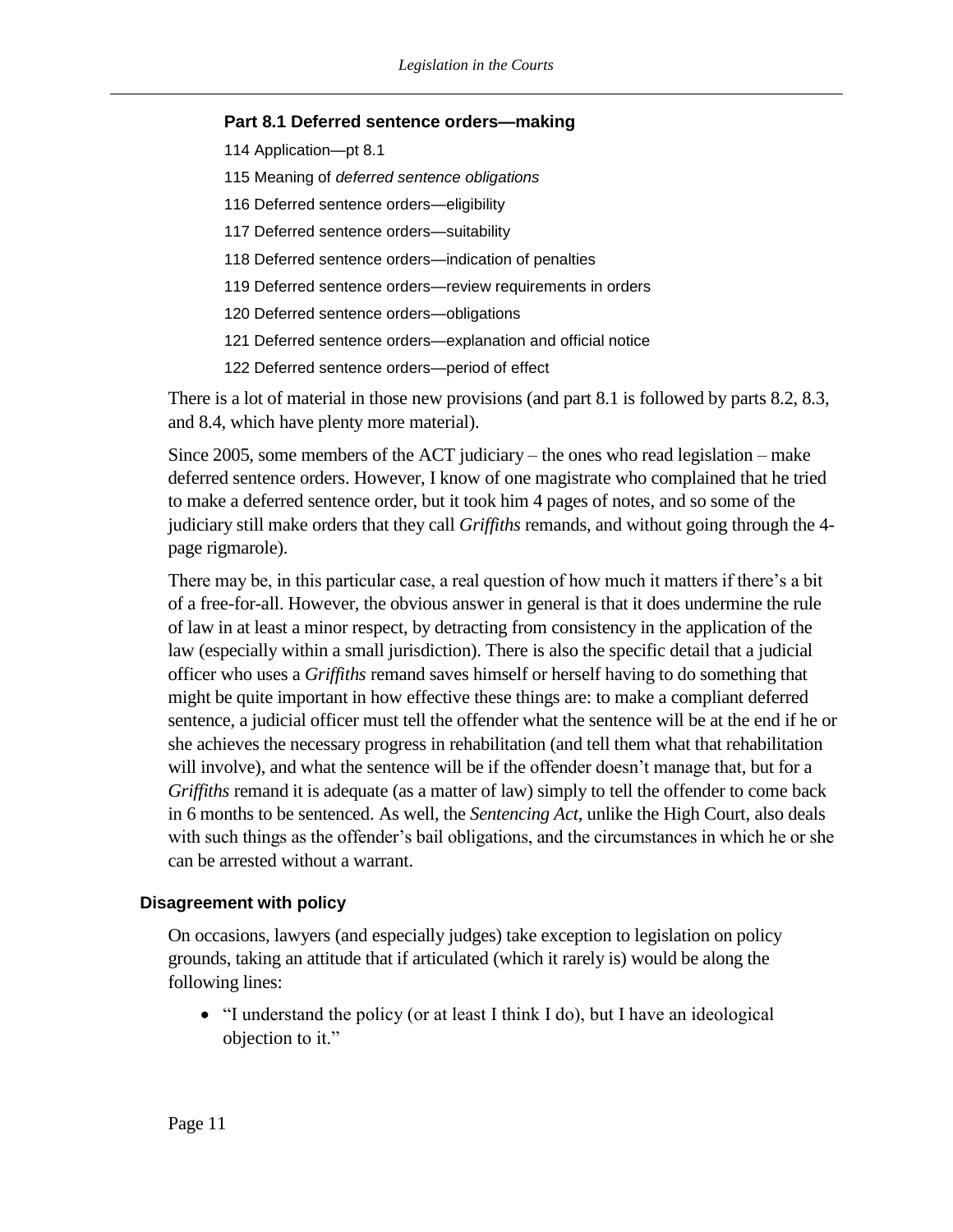- "I don't have a problem with the broader policy, but I don't like this particular bit of it."
- "I have no idea what the broader policy is, but I don't like this particular bit of it."

I suspect that, by and large, judges who take these kinds of attitudes wouldn't be particularly sympathetic if offenders used these explanations to excuse their criminal behaviour.

In fairness, I should say that although I've heard quite a number of judges express these kinds of views from time to time, mostly what they actually do is fairly much compliant with the relevant legislation. In fact it is probably more common for judges to hold a genuine (albeit misguided) belief about the content of the relevant legislative policy, which may be misguided either because they do not necessarily understand the policy-making processes and the factors accounted for in the end result, or because they consider legislative policy only at a very abstract level, which does not necessarily answer every question about the operation of particular matters of detail.

# <span id="page-15-0"></span>**Learned helplessness**

Sometimes lawyers seem to start from the assumption that they won't be able to understand the legislation, so they won't even bother trying. And sometimes, in fairness, I've seen cases in which all the lawyers (including the judicial officer) only give up after having gone around in too many circles trying to make sense of the legislation involved – almost always in cases where the attempt is to make two different provisions (often in different pieces of legislation) work sensibly together.

This is another case in which, often, the legislative counsel could have solved the problem if they had been more focussed on the issues that might arise in interpreting a particular provision because of the broader legislative context into which it was going.

I have a considerable amount of sympathy for the lawyers who give up after going around in too many circles, but I have very little sympathy for counsel who won't make any sensible effort to discuss the provisions concerned but insist on sticking with completely ridiculous (but self-serving) assertions about what the provisions mean.

# <span id="page-15-1"></span>**Legislative counsel and practitioners and the great divide between them – when the common law and statute collide**

Many legislative counsel have some experience in other kinds of legal practice, but not many of them have any serious experience in the courts or other forms of legal practice, and at least in my experience, policy makers often don't have much more experience as practitioners than the legislative counsel they are instructing. Criminal law in particular, but other areas too, have such a huge common law content that trying to legislate in those areas is fraught with danger.

The criminal law concept of "conviction" provides a useful example of this problem.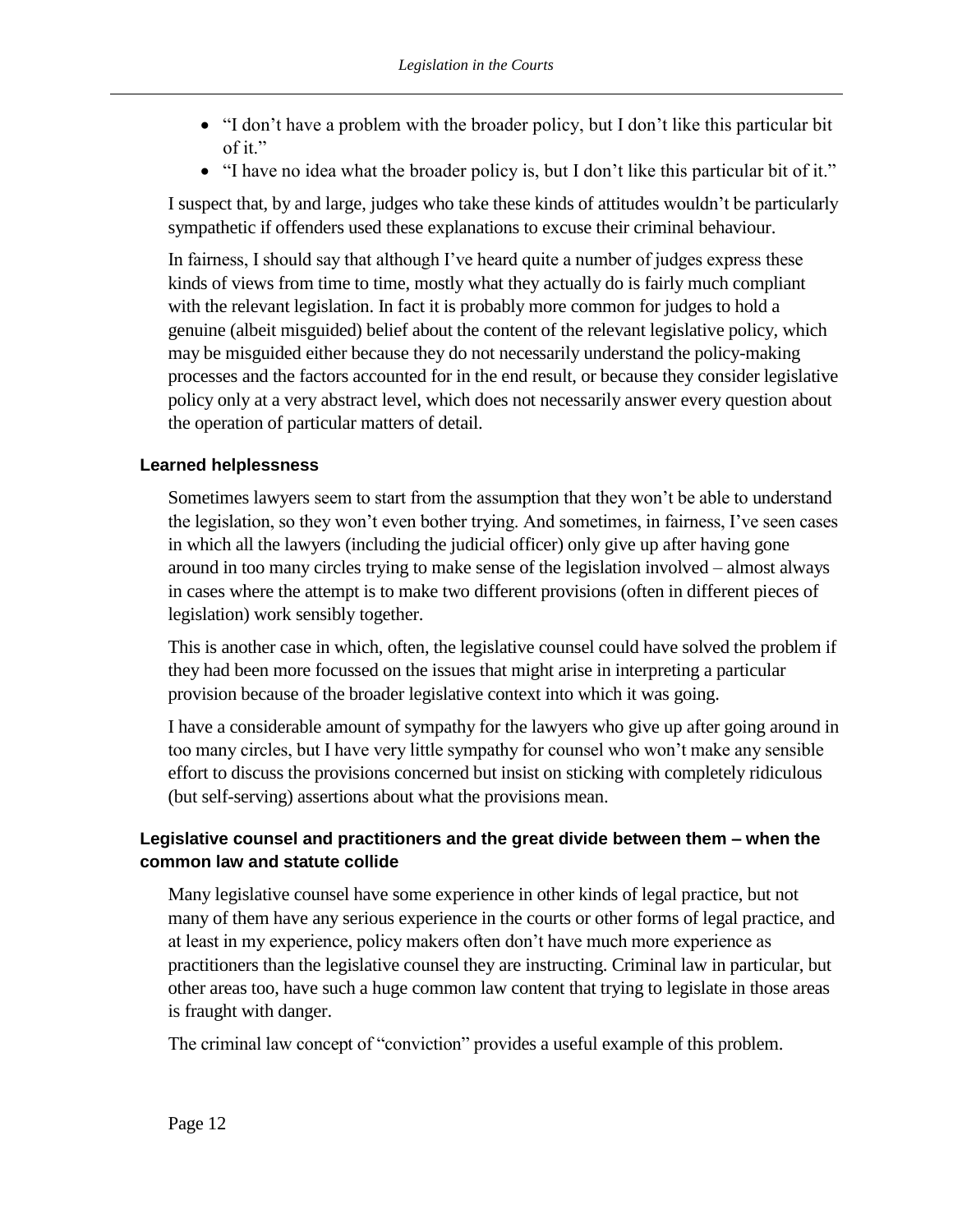Under common law, a person might be "convicted" for a particular purpose:

- on acceptance of a plea of guilty;
- when a judge or magistrate makes a finding of guilt, or a jury returns a verdict of guilty;
- on the formal articulation of a conviction by a judge in the course of sentencing;
- on the formal recording of a conviction in the court registry.

That is, it is possible to find case law that identifies each of these cases as the point at which a person is convicted.

Clearly, "conviction" is not a safe concept for a legislative counsel to rely on to identify a point in a criminal process.

Furthermore, a guilty person won't always be "convicted" because, at least in the ACT and in most other Australian jurisdictions, a court dealing with a person who has either pleaded guilty, or been found guilty, of an offence has the option of finding the offence proved but declining to record a conviction (referred to in the ACT legislation as making a "nonconviction order"). 9

The relevant part of section 17 of the ACT *Sentencing Act* is as follows:

# **Non-conviction order**

(1) This section applies if an offender is found guilty of an offence.

(2) Without convicting the offender of the offence, the court may make either of the following orders (each of which is a **non-conviction order**):

(a) an order directing that the charge be dismissed, if the court is satisfied that it is not appropriate to impose any punishment (other than nominal punishment) on the offender;

(b) a good behaviour order under section 13.

(3) In deciding whether to make a non-conviction order for the offender, the court must consider the following:

(a) the offender's character, antecedents, age, health and mental condition;

(b) the seriousness of the offence;

(c) any extenuating circumstances in which the offence was committed.

(4) The court may also consider anything else the court considers relevant.

Non-conviction orders aren't handed out lightly, and in particular they aren't often made when there is a victim, but it's not unknown (indeed I've done it myself). So, a provision about victim impact statements that doesn't recognise the possibility of non-conviction orders can cause a problem. Section 52 of the *Sentencing Act* says:

<sup>9</sup> *Crimes (Sentencing) Act 2005* (ACT), s 17.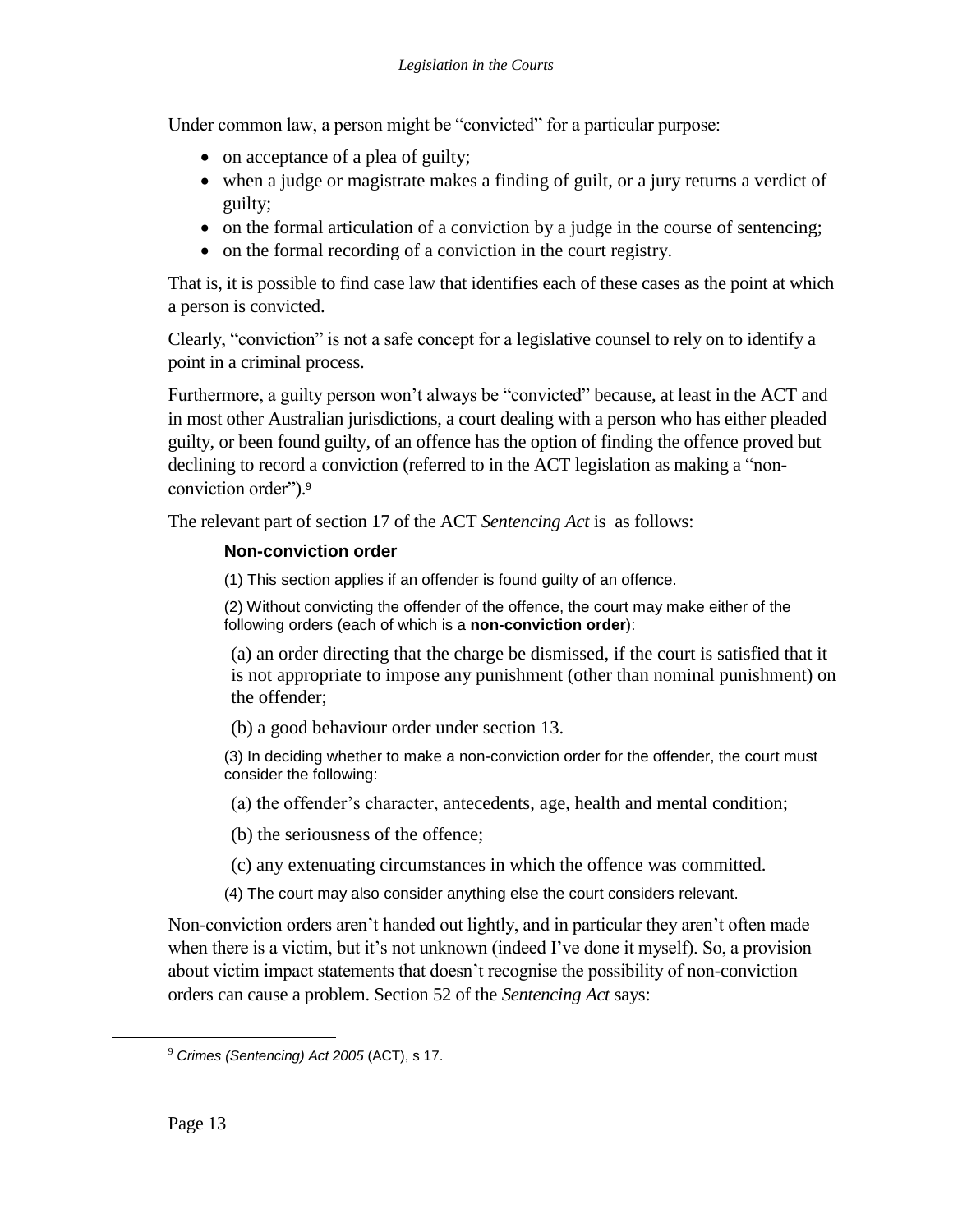# **52 Victim impact statements—use in court**

- (1) A victim impact statement may be—
- (a) tendered to the court; or
- (b) made orally in court; or
- (c) read out in court ....
- (2) The statement may be given when the court considers appropriate—
- (a) **after** the offender has been convicted; and
- (b) **before** the offender is sentenced.

# (*emphasis added*)

The problem emerges here, or is at least compounded in this case, by the fact that many other parts of the *Sentencing Act* use "conviction" quite specifically to refer to the formal and explicit imposing of a conviction in the course of the sentencing process. Obviously, where the Act, elsewhere (and at earlier points), uses the same word to define various sentencing options which emerge only **after** guilt is determined, a reference to the stage at which guilt is determined as a "conviction" in one part of the Act (in order to postpone access to a victim impact statement until after that point) has the potential to create a real problem.

Subsection 52(2), in using the point of conviction as the start of the period during which the victim impact statement can be put before the court, means two things –

- there would be a good argument that a victim impact statement **can't** be put before the judicial officer until he or she has decided whether to make a nonconviction order; and
- if the judicial officer does decide to make a non-conviction order, then the victim impact statement can't **ever** be put before the court.

It is almost certain that neither of these outcomes was intended. If victims are to feel that their statements are to have any significance, and if the victim impact process is to be taken seriously, then the victim impact statement should always be available to the sentencing officer in deciding the appropriate sentence, and it certainly shouldn't be permanently excluded from being aired in court.

On the other hand, it is equally clear that victim impact statements shouldn't go anywhere near the person (judicial officer or jury) who is **deciding** guilt until after the decision about guilt has been made.

This is a good example of the kinds of provisions that founder on the legislative counsel's distance from the people who deal with these kinds of matters day to day. For a legislative counsel, it is entirely natural to think that a legal word like "conviction" has a single, clear meaning that is universally understood by lawyers, but because of its common law history, it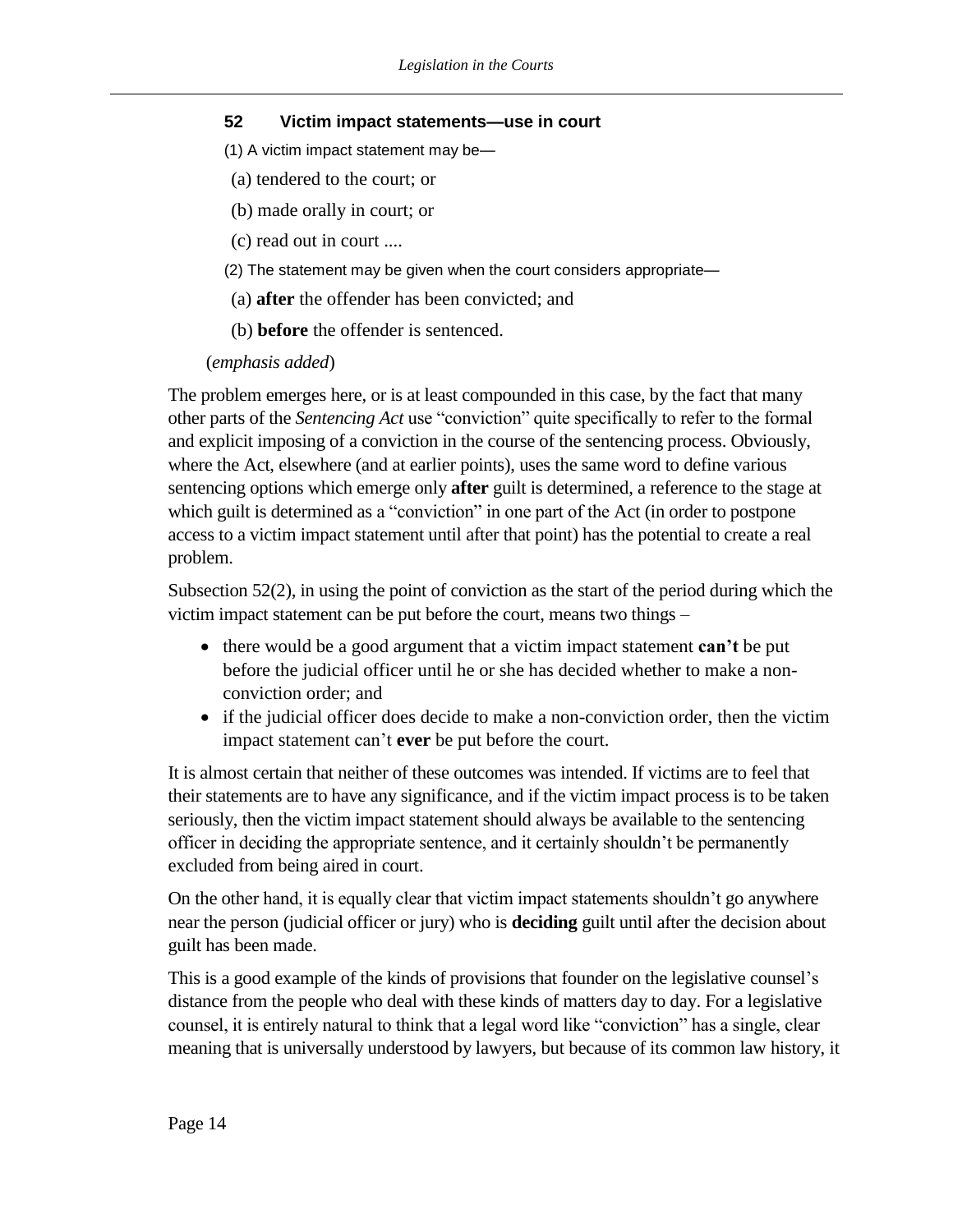emerges that conviction has at least several different meanings, and if it's going to be used in the same piece of legislation to cover two different meanings, it must be defined, either explicitly or by implication in one way or another.<sup>10</sup>

# <span id="page-18-0"></span>**Just plain silly complaints (whinges)**

When I first joined the Supreme Court, I used to try to educate people when they produced these complaints, but after a few years I gave it up as usually a waste of breath.

Judges and other lawyers like to complain about numbering in legislation ("How can we be expected to deal with a section numbered 47ZZG?"). As every legislative counsel knows, any system of numbering works fine at the beginning, and all systems of numbering turn messy as soon as people (not generally legislative counsel) want to amend them.

Complaints to the effect that legislation is too long generally mean that the legislative counsel have tried to deal with every different case separately, while complaints that legislation is "too dense" generally mean that too many different cases are dealt with in each provision. You can't win.

Complaints about legislation constraining the judicial discretion are counterbalanced by complaints that the legislation doesn't give any guidance about how a discretion is to be exercised (as I said, you can't win).

Then there is the occasional nonsense that I have earlier described as wilful blindness, but may be more accurately described as a complete refusal to engage with the legislation in question.

I dealt with an appellant a while ago – disturbingly, in the circumstances, he was a lawyer representing himself in a fight with the ACT Law Society, which had refused to renew his practising certificate (possibly for good reason). He began his appeal by claiming that the actions he objected to were in breach of s 117 of the Australian *Constitution*. The provision is not one of those that Australians learn about in law school, so I had to open up my pocket constitution, and found the following:

- (a) after any of the following:
	- (i) the offender has pleaded guilty to the offence;
	- (ii) the court has found the offence proved;
	- (iii) the offender has been found guilty or convicted of the offence; and
- (b) before the offender is sentenced.

 $10$  Having noticed this problem, I adopted the practice where there was a victim impact statement, of recording the conviction during the sentencing hearing and before the statement went into evidence. Fortunately, I was never faced with a victim impact statement in a case in which a non-conviction order could reasonably have been sought. After some time, s 52(2) of the *Sentencing Act* was amended, to read as follows:

<sup>(2)</sup> The statement may be given when the court considers appropriate—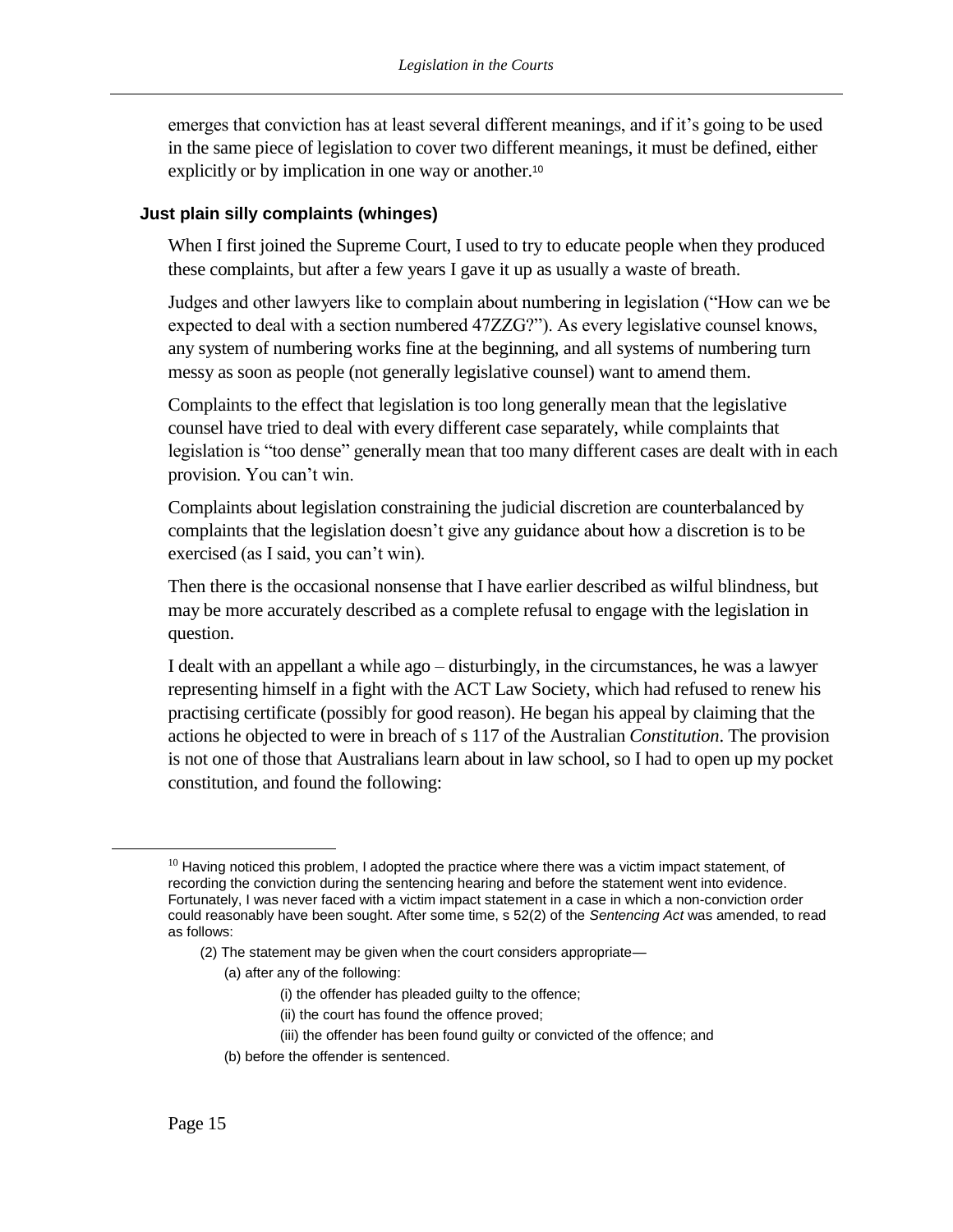117. A subject of the Queen, resident in any State, shall not be subject in any other State to any disability or discrimination which would not be equally applicable to him if he were a subject of the Queen resident in such other State.

The first question, of course, was whether this provision (or an implied equivalent) applied at all in the ACT, which of course is a Territory rather than a State for the purposes of the Constitution, but I had a feeling that I wasn't going to get far in that kind of serious discussion of Australian constitutional law. Instead I said: "Please tell me first, which jurisdiction are you a resident of, and which other jurisdiction is subjecting you to a disability or discrimination?"

His immediate response was "Well, if your Honour's going to read it **that** way ...."

I made it clear that I **was** going to read it that way, and it didn't take me long to dispose of the rest of the appeal.

# <span id="page-19-0"></span>**What should legislative counsel be doing differently?**

My first answer to this question is "not a lot, really". Mostly, legislation works remarkably well, and the majority of cases involving legislation that get to court are not about what the legislation means but about how it applies to a particular set of facts.

Within the courts, there is increasing acceptance of the role of legislation in the law  $-$  it's often grudging, but so what, and it has been much less grudging among a number of our most senior and well-respected judges, such as recent High Court Chief Justices Gleeson and French.

Generational change will eventually deal with the lawyers who have been used to (and prefer) making it up as they go along.

Legislative counsel can't afford, and shouldn't allow themselves to be persuaded, to give up on a strict and careful adherence to the rules of grammar and structure.

However, legislative counsel shouldn't be too proud to explain themselves, by using such things as:

- simplified outlines;
- helpful structures, reflected in helpful tables of contents;
- cross-references, notes and examples;
- free-standing explanatory material (at least where legislative counsel write such material, or can influence those who do), which includes liberal use of words like "because", "therefore", "otherwise", and so on.

And, as I've already noted a couple of times, legislative counsel as well as interpreters of legislation must take proper account of the context in which their legislation is being drafted, and the context in which each provision will fall to be interpreted, and do their best not to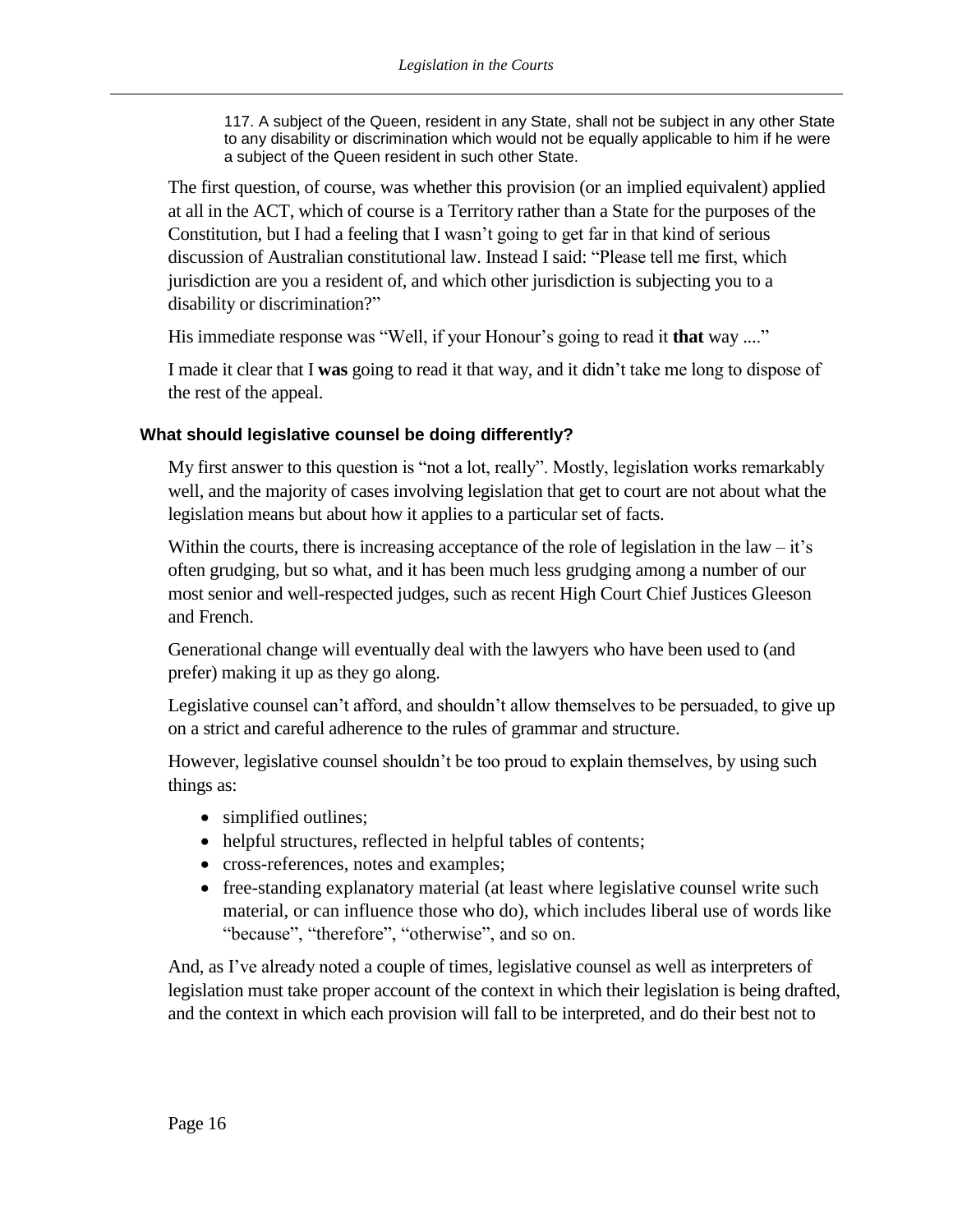send their readers on complicated scavenger hunts for meaning that could have been avoided if the legislative counsel had thought a bit harder about the big picture.

I leave you with a good news story, which is the uniform evidence law that is, in Australia, currently implemented in the following legislation:

- *Evidence Act 1995* (Cth)
- *Evidence Act 1995* (NSW)
- *Evidence Act 2008* (Victoria)
- *Evidence Act 2011* (ACT) (where the Commonwealth Act applied 1995-2011)
- *Evidence (National Uniform Legislation) Act* (NT).

This uniform law originated in a joint project by the Australian Law Reform Commission (**ALRC**) and the Commonwealth and New South Wales governments. The ALRC report was submitted to government accompanied by a draft bill prepared by a freelance (but trained) drafter. The draft was then revised by New South Wales and Commonwealth legislative counsel. It originally contained 197 sections (several more have been added, but not so as to detract from uniformity). The law effectively codifies (and in some areas reforms) most parts of the law of evidence. It took much of the first 20 years of the uniform law's life for the High Court to deal with all the rearguard actions from judges and other lawyers who wanted to keep applying the common law (as well as or instead of the Act), but these days it works so well<sup>11</sup> – and shows just what can be achieved when skilled legislative counsel work with people who are experts in the relevant law or policy areas!

\_\_\_\_\_\_\_\_\_\_\_\_\_\_\_\_\_\_\_\_\_\_\_\_\_\_\_\_\_\_\_\_\_\_\_\_\_\_

 $11$  And not just for those of us who hadn't gone near the law of evidence in 30 years before becoming a judge – and not just me, either, but including at least a few judges appointed from academia who have also found it a lifesaver.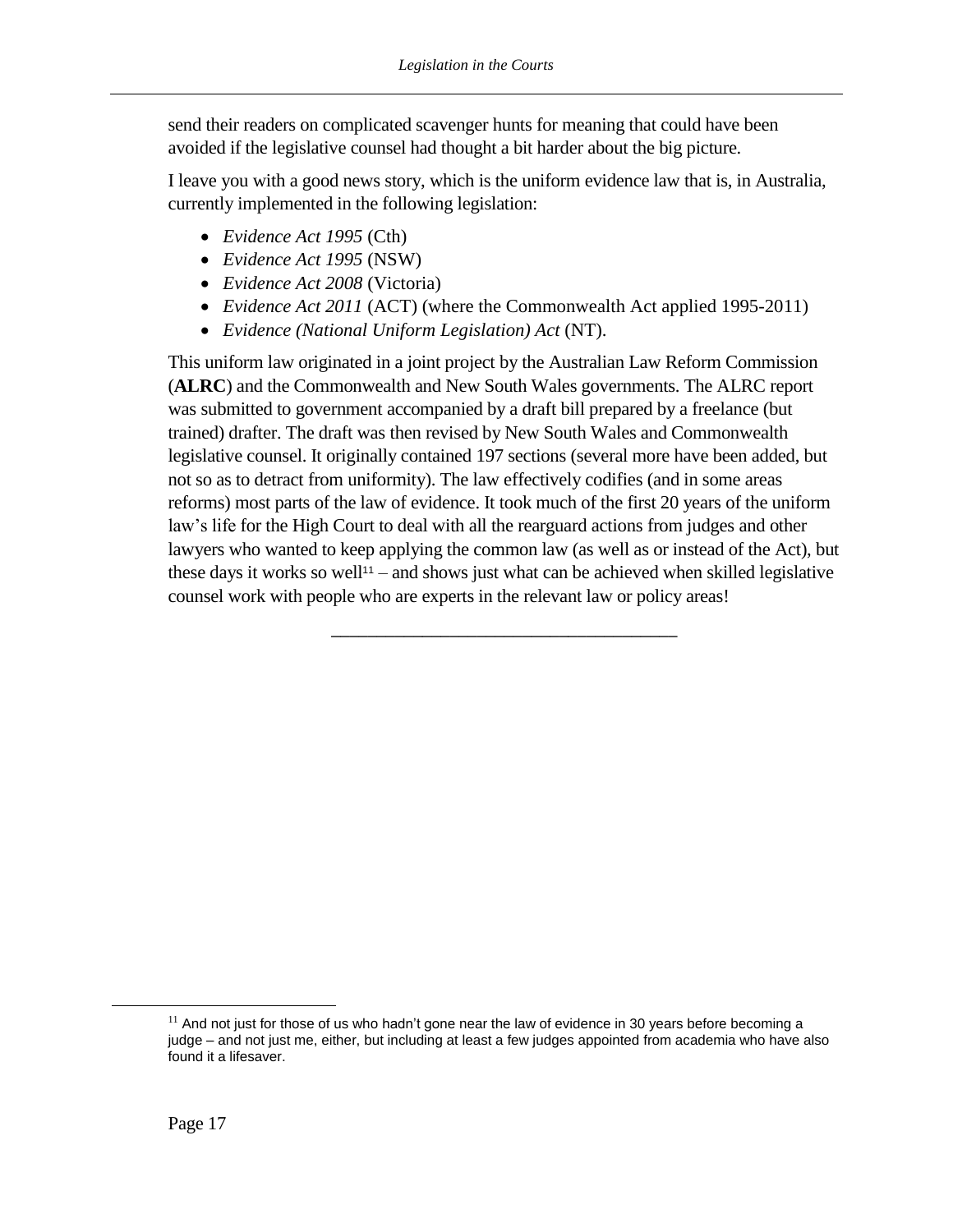# <span id="page-21-0"></span>**Better ways of deciding whether a contested usage is permissible in legislation**



*James Dalmau<sup>1</sup>*

# <span id="page-21-1"></span>**Abstract**

*In this paper I address issues related to "contested usages" - linguistic devices whose acceptability, appropriateness, or correctness legislative counsel disagree on (e.g. singular "they"). Specifically, I explore how drafting offices ultimately decide whether or not to permit their drafters to use a particular contested usage in legislation. First, I provide a taxonomy of the kinds of concerns that arise in relation to these usages, dividing them into issues of style, pragmatics, and correctness. I then set out matters that can be usefully brought to bear in considering those concerns. In particular, I highlight the limitations of relying on dictionaries and usage guides, and encourage deference to relevant linguistic research. I identify opportunities for collaboration with linguists. I conclude by arguing that a decision about whether to permit a contested usage should be made in a considered way, and that a permissive attitude is warranted.*

#### **Contents**

*<sup>1</sup>* Senior Parliamentary Counsel at the Office of the Chief Parliamentary Counsel (Victoria). This paper was given at Australasian PCC and CALC (Pacific) Conference, Canberra, April 2018. Thanks to Dr Haidee Kruger, Dr Deanna Wong, Prof Pam Peters and Dr Adam Smith of Macquarie University for their assistance with this paper. The views expressed here are my own. I can be reached at jamesdalmau@gmail.com...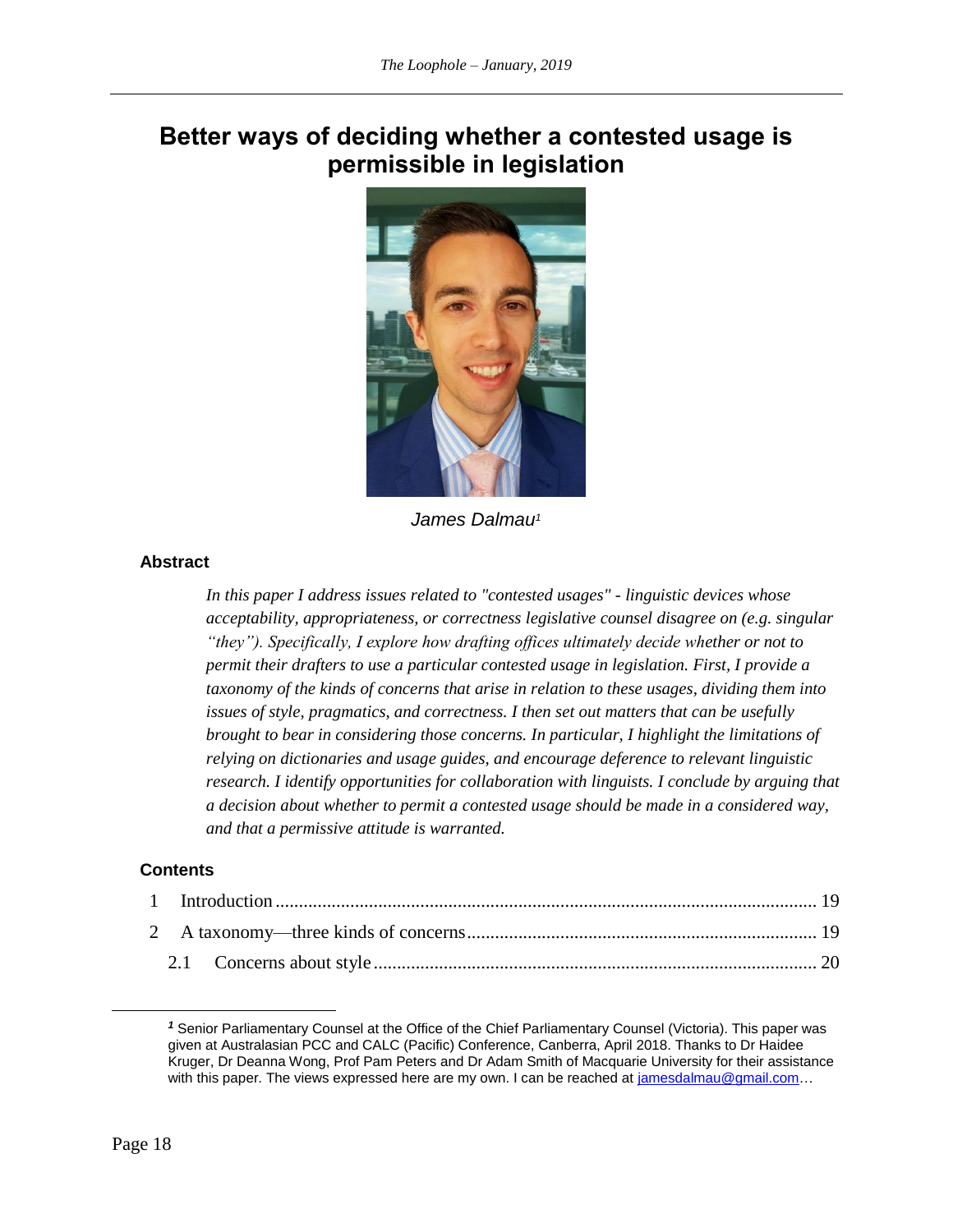|                | 2.3 |  |
|----------------|-----|--|
| 3              |     |  |
|                | 3.1 |  |
|                | 3.2 |  |
|                | 3.3 |  |
|                | 3.4 |  |
|                |     |  |
| 4              |     |  |
| 5 <sup>5</sup> |     |  |
|                |     |  |

# <span id="page-22-0"></span>**1 Introduction**

The purpose of this paper is to make suggestions about how drafting offices decide what kinds of language we will and will not permit in our legislation. Specifically, this paper addresses discussions about whether to permit a "contested usage." I define this to mean "a linguistic device whose acceptability, appropriateness, or correctness legislative counsel disagree on." Below I give some examples.

- 1. The use of the word "which" in a restrictive sense. For example: "Subsection (1) applies to a person who holds an authority **which** is similar to that of a registered medical practitioner." Some take the view that this must, or should, be replaced with the word "that".
- 2. The use of the word "whose" with an inanimate object. For example: "High-speed fan means a fan **whose** maximum speed is no less than 100 revolutions per minute." Some take the view that "whose" can only be used in relation to persons and animals.
- 3. The use of "they", "them" and "their" as singular pronouns (commonly called singular "they"). For example: "On request, the officer must provide **their** details." Some take the view that these pronouns can only ever be used to refer to plural subjects, like officers.

The disagreements around singular "they" were a significant motivation in writing this paper. I will use that device as an example throughout.

# <span id="page-22-1"></span>**2 A taxonomy—three kinds of concerns**

In discussions about whether to permit a contested usage in legislation, different sorts of concerns are raised. These can generally be categorised as concerns of the following kinds:

- 1. Concerns about **style**
- 2. Concerns about **pragmatics**
- 3. Concerns about **correctness**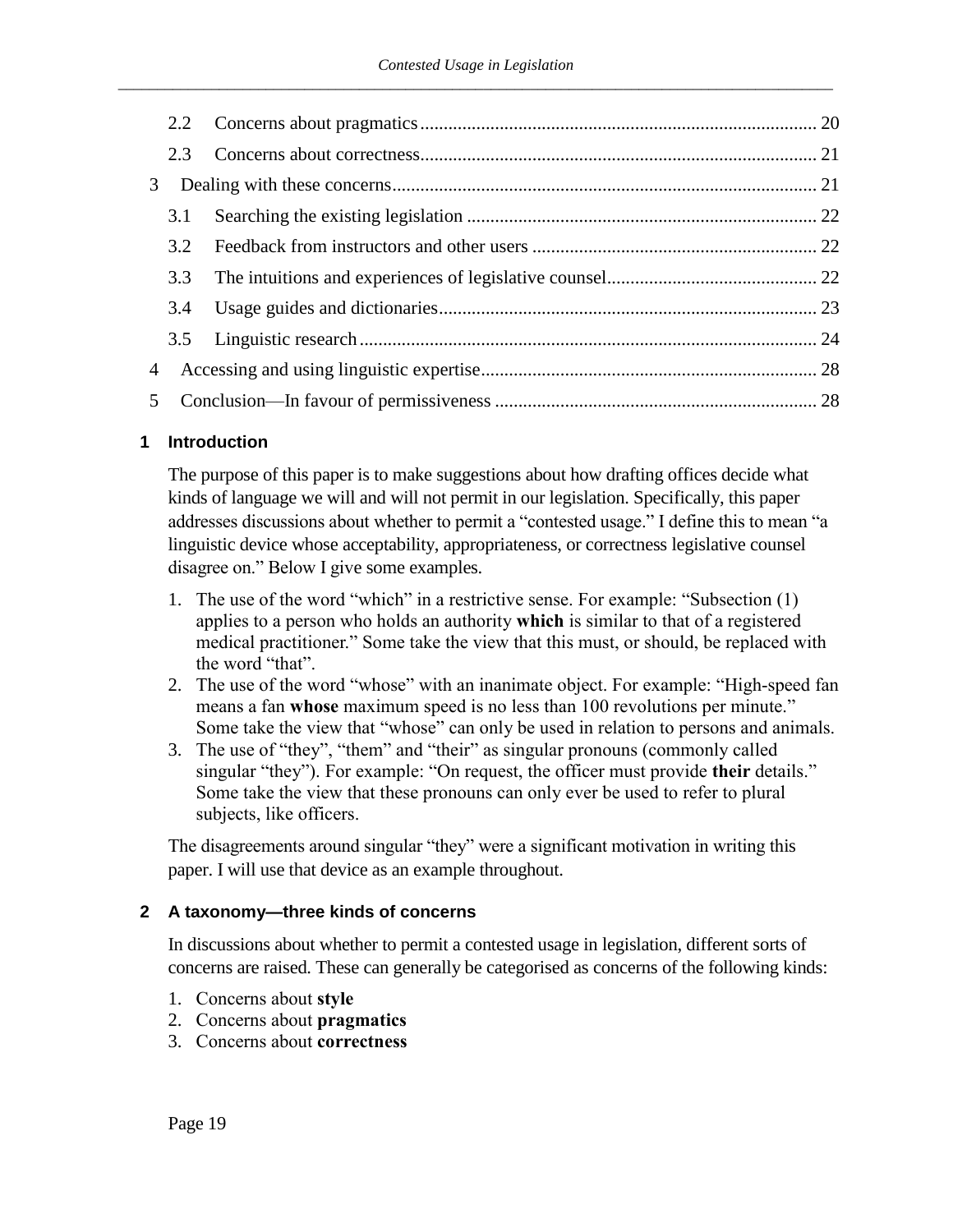# <span id="page-23-0"></span>*2.1 Concerns about* **style**

Generally, **consistency** of language is a stylistic matter - putting to one side instances where inconsistent language creates problems of interpretation. Legislative counsel will be mindful of maintaining consistency with the style used both within the piece of legislation concerned, and more broadly across the jurisdiction's statute book.

Plain language also encourages us to achieve consistency with the language of the audience. This is reflected in the deprecation of jargon and in directives to use words that the audience can easily understand. However, this kind of consistency can prove difficult to navigate or accommodate in this context. This is for two reasons. The first is the well-established truth that legislation has multiple audiences (for example, judges, parliamentarians, and those whose conduct it regulates). The second arises because we are dealing with usages that are contested; such a contest arises precisely because there is a lack of unanimity about a usage. If an audience itself contains conflicting views about an issue, consistency with one view creates inconsistency with another.

The **formality** of proposed or contested language is also a stylistic matter. The tone of legislation must be appropriate to its status as an authoritative prescription of legal rules made by a democratically elected legislature. Writing in *The Loophole*, Daniel Greenberg recounts feedback from non-lawyers regarding draft legislation that replaced "considers" with "thinks" and "substance" with "thing". This feedback articulated that "[t]he law is not conversation, and it appears that attempts to present it as if it were do not find favour with those whom they are designed to please." <sup>2</sup> Clearly, an imperative to sound formal and authoritative can conflict with a plain language approach.

**Aesthetic** concerns are also stylistic in nature. These include concerns about whether language is sufficiently elegant. A provision may be inelegant because it is too long, or too repetitive, or because it contains clusters of words or syllables that are awkward to read (whether aloud or silently). For example, counsel may object to a double "that" in a provision that begins "If the court considers *that that* evidence is probative". The currency of a provision's language (that is, whether it appears too old fashioned or too modern) may also be considered aesthetic. However, that characterisation may change if the language is so old-fashioned that it is difficult to understand.

# <span id="page-23-1"></span>*2.2 Concerns about* **pragmatics**

Pragmatic concerns deal with the way the legislative text will be used. The **readability** of the text is in this way a pragmatic issue. This is separate from aesthetic concerns; readability has less to do with how pleasing, concise, or modern a provision is, and more to do with whether its meaning is communicated on a single reading, or whether multiple readings are

<sup>2</sup> Greenberg, Daniel, "The three myths of plain English drafting" (February 2011) *The Loophole* 103, 105.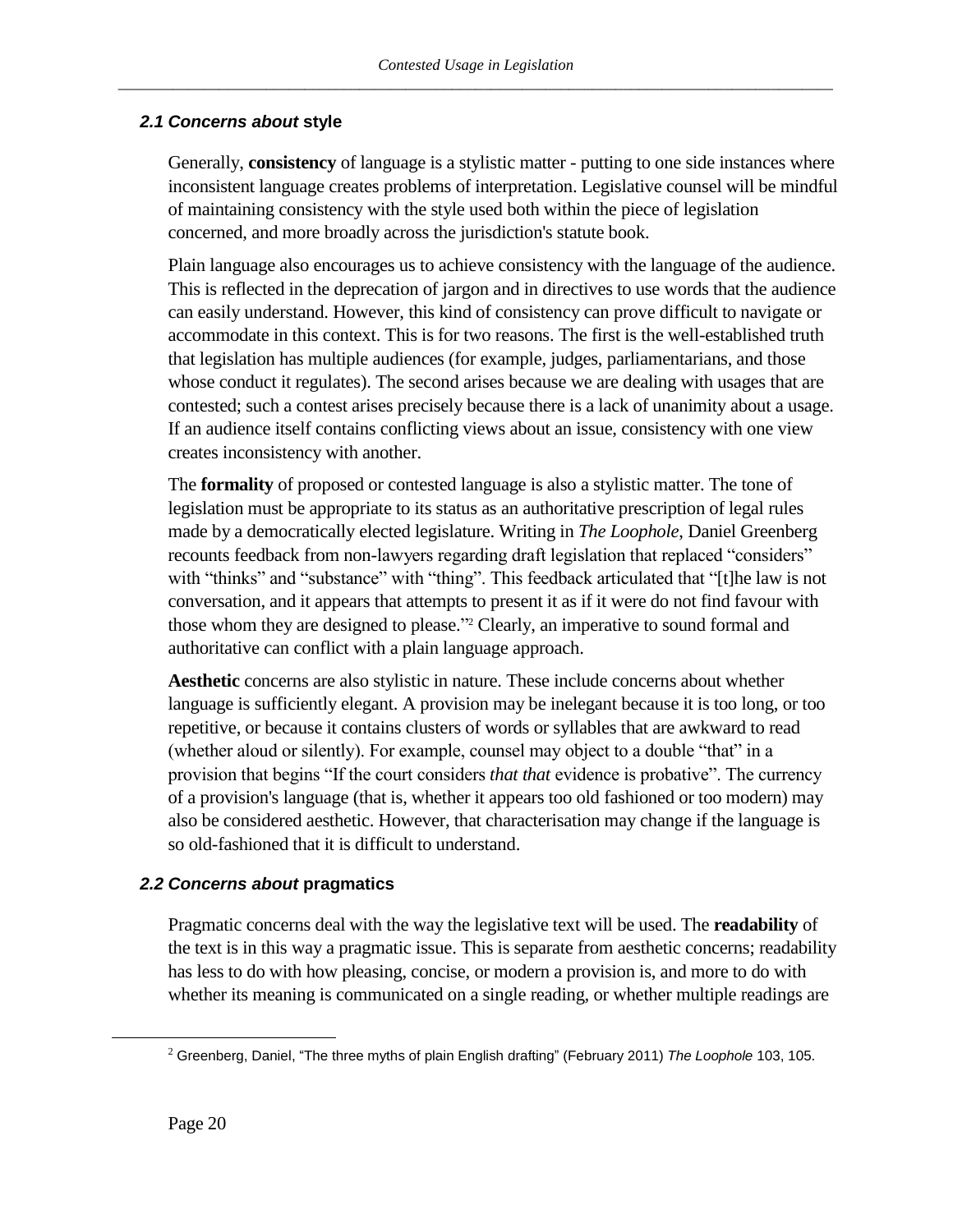required. For example, readers may have difficulty with a provision that includes a lengthy conditional clause in its middle. By the time the reader is past that clause, they may have forgotten how it started, and so return to the start of the provision for a second pass. This is not a purely aesthetic concern.

**Interpretive problems** are also a pragmatic issue. The use of a particular device in a particular way may introduce an ambiguity in the meaning of a provision. Obviously these concerns are fundamental and significant; as the counsel's role is to ensure that a policy is implemented in a legally effective way, resolution of these ambiguities is of critical importance.

<span id="page-24-2"></span>Interpretive problems arise in specific instances. For example, Eagleson considers a provision that reads "Where an applicant notifies the other residents, [they] must lodge a section 12 notice within 14 days."<sup>3</sup> Obviously the use of singular "they" here creates an ambiguity - it is not clear whether the pronoun refers to the applicants or the other residents.

But a specific instance in which a particular device causes an interpretive problem does not tell us much about whether that device should be permissible generally. There are many perfectly acceptable (and accepted) devices that come with similar risks: a comma in the wrong place can introduce ambiguity in some circumstances; using an abbreviated version of a noun phrase (for example, "Commissioner" for "Commissioner of Police") can introduce ambiguity in some circumstances. Yet no one suggests that commas or abbreviated noun phrases are impermissible. Rather, we train legislative counsel to be aware of these risks and to use these devices with care. The same approach should apply to contested usages.

#### <span id="page-24-0"></span>*2.3 Concerns about* **correctness**

At the heart of many disputes about linguistic devices is the question of whether the device breaches a rule of the language. These are expressed as complaints that the writing is ungrammatical. Petersson has observed that this "remains the basis for rejecting singular 'they'".<sup>4</sup> It is important to note, however, that judgments about the aesthetics of a particular linguistic device are sometimes presented as judgments about its correctness: "If it's unpleasant for him, it's an error for you."<sup>5</sup>

# <span id="page-24-1"></span>**3 Dealing with these concerns**

There are a number of different things that counsel can invoke in explaining their concerns or addressing the concerns raised by others.

<sup>3</sup> Eagleson, Robert D, 'A Singular Use of They" (1994) 5 *Scribes J. Leg. Writing* 87, 93.

<sup>4</sup> Petersson, Sandra, "Locating Inequality–The Evolving Discourse on Sexist Language" (1998), 32 *U. Brit. Colum. L. Rev.* 55, 76.

<sup>5</sup> Pullum, Geoffrey K, ["The Land of the Free and The Elements of Style" \(2010\), 26\(2\)](http://www.lel.ed.ac.uk/~gpullum/LandOfTheFree.pdf) *English Today* 34, 39.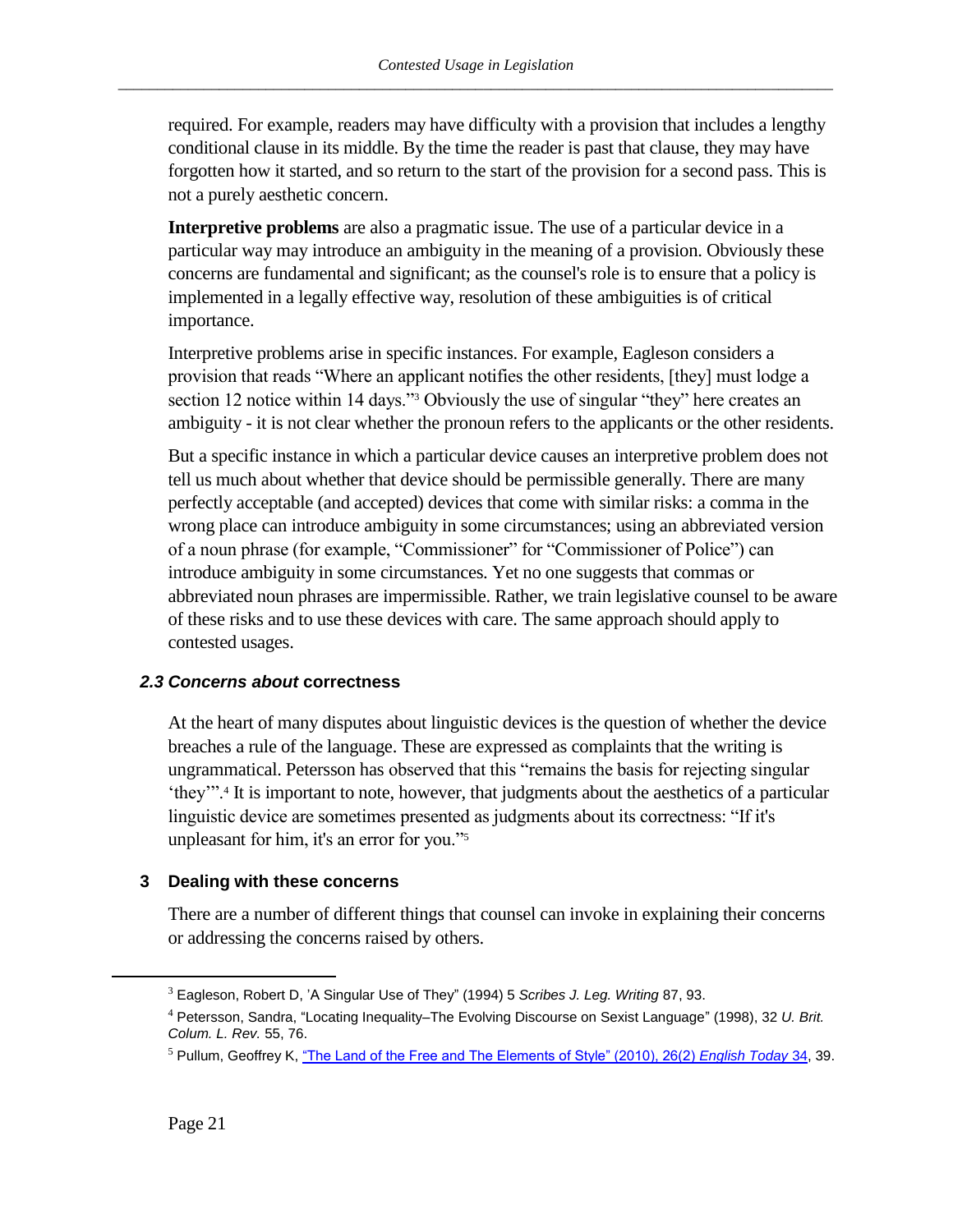# <span id="page-25-0"></span>*3.1 Searching the existing legislation*

If there is a question about whether a particular usage is consistent with the language of either a particular Act or the statute book more broadly, an electronic search may assist. This will be of more use if the linguistic device involves a specific word (for example, "they" or "whose"), but it will be of less use if the linguistic device does not (for example, splitting the infinitive). Searching will yield empirical evidence of how, and how often, the usage has been deployed before.

# <span id="page-25-1"></span>*3.2 Feedback from instructors and other users*

Officials instructing on legislation are an important source of feedback on its readability, use and elegance. While they do not possess drafting expertise, it is unlikely that their reactions to legislative text will be entirely unrepresentative of the likely reactions of the text's eventual and ultimate audiences. If an instructor finds a provision difficult to read, open to a competing interpretation, or inappropriately informal, others may do the same. This is worth reflecting on. (This is not to say that legislative counsel need always defer to these views, but simply that they deserve serious consideration.)

Instructors' feedback is valuable both when a contested usage is being proposed, and also when an alternative technique has been implemented to avoid the contested usage. An example of this is repeating the noun phrase rather than using a pronoun (for example, repeating "police officer" rather than adopting the form "the police officer must provide *their* details"). A suspicion that the contested usage would have a readability cost must be weighed against any readability concerns reported in response to the alternative wording.

# <span id="page-25-2"></span>*3.3 The intuitions and experiences of legislative counsel*

It is obvious that those whose working lives chiefly consist of reading and writing legislative text will have useful and well-informed intuitions about what language might be too informal or insufficiently clear. Our experience is also valuable when considering whether a provision that presents a readability issue can be transposed into a more readable form (or whether the alternative forms also have their own issues). And any counsel who has received instructions to remedy an interpretive problem in an existing provision will be primed to anticipate and recognise them in the drafts that they write and review.

A difference between the intuitions of various counsel does not mean that there is no point in sharing and discussing them. But when counsel disagree about the grammatical acceptability of a particular linguistic device, their intuitions and experiences are of limited value. Legislative counsel are expert, sophisticated users of the language. Each of us writes in accordance with our understanding of grammar, which is inevitably more developed than those whose work is not so textual. And yet we will have different understandings of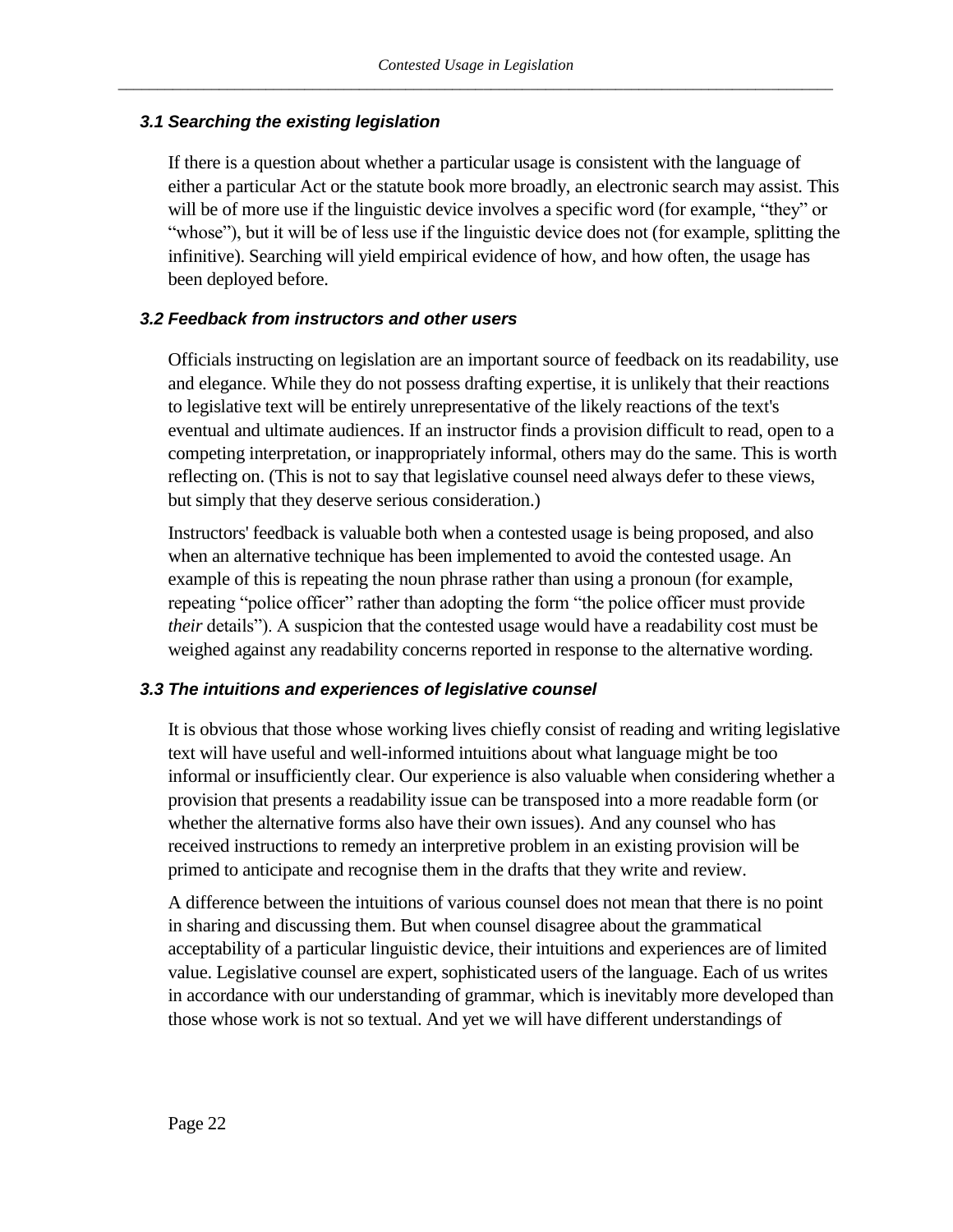grammatical rules and principles, just as many other sophisticated language users have failed to reach consensus on those points.

Ultimately, differences in intuitions about the grammatical correctness of a particular usage become discussions about the specific grammatical rule or principle that is said to have been infringed (or to have changed). A more than trivial difference of opinion about this should suggest that the provenance and validity of those rules requires something more than invoking distant memories of grammar classes. Nor can a "work it out from first principles" approach to these questions be wholly persuasive when so many grammatical rules, without controversy, turn out to have exceptions. To better understand these rules and their exceptions, we may turn to usage guides and dictionaries.

#### <span id="page-26-0"></span>*3.4 Usage guides and dictionaries*

These texts are rightly accorded authoritative status in discussions about grammar. They should therefore be given considerable weight. Where they speak with one voice on a particular question, that might fairly be thought to resolve the matter. But what about when they differ?

Singular "they" provides a useful example. The second edition of *Fowler's Modern English Usage* holds that singular "they" "sets the literary man's teeth on edge".<sup>6</sup> The third edition, published in 1996, says that singular "they" is acceptable.<sup>7</sup> And when writing about singular "they" in legislative drafting in 2016, Salembier relied on usage guides in support of the proposition that "[a]mong grammarians... the use of singular "they" is generally acknowledged to be incorrect",<sup>8</sup> citing the second edition of *Fowler's*, a superseded edition of *Strunk and White*<sup>9</sup> and an online version of *The Blue Book of Grammar*.<sup>10</sup>

<span id="page-26-1"></span>On the other hand, Eagleson cites three dictionaries as recognising and permitting this usage.<sup>11</sup> Volokh observes that the *Merriam-Webster's Dictionary of English Usage* also

<sup>6</sup> Driedger, Elmer A, ["Are Statutes Written for Men Only" \(1976\), 22](http://lawjournal.mcgill.ca/userfiles/other/1109489-driedger.pdf) *McGill LJ* 666, 668, citing *A Dictionary of Modern English Usage*, 2d ed. (1965), 404.

<sup>7</sup> Fowler, H.W; Burchfield, R.W, *The New Fowler's modern English Usage* (*Oxford University Press*: Oxford, 1996), 779.

<sup>8</sup> Salembier, P, "Is Bad Grammar Good Policy? Legislative Use of the singular 'they'" (2015), 36(2) *Statute Law Review* 175, 176. The same points are made (with the same citations) in Salembier, P, *Legal and Legislative Drafting*, 2nd ed. (LexisNexis Canada: Markham, 2018), 185.

<sup>&</sup>lt;sup>9</sup> Salembier cites W Strunk and E White *The Elements of Style*, 3<sup>rd</sup> ed. (MacMillan Publishing: London, 1979); a 4<sup>th</sup> edition was published in 1999.

<sup>&</sup>lt;sup>10</sup> Salembier cites Grammarbook.com: <http://www.grammarbook.com/grammar/pronoun.asp> (accessed 4 March 2015).

<sup>11</sup> Eagleson, above n[. 3,](#page-24-2) 88, citing *The Oxford English Dictionary* (2d ed. 1989), *Webster's Third New International Dictionary* (1961), and *The Random House Dictionary of the English Language* (1987).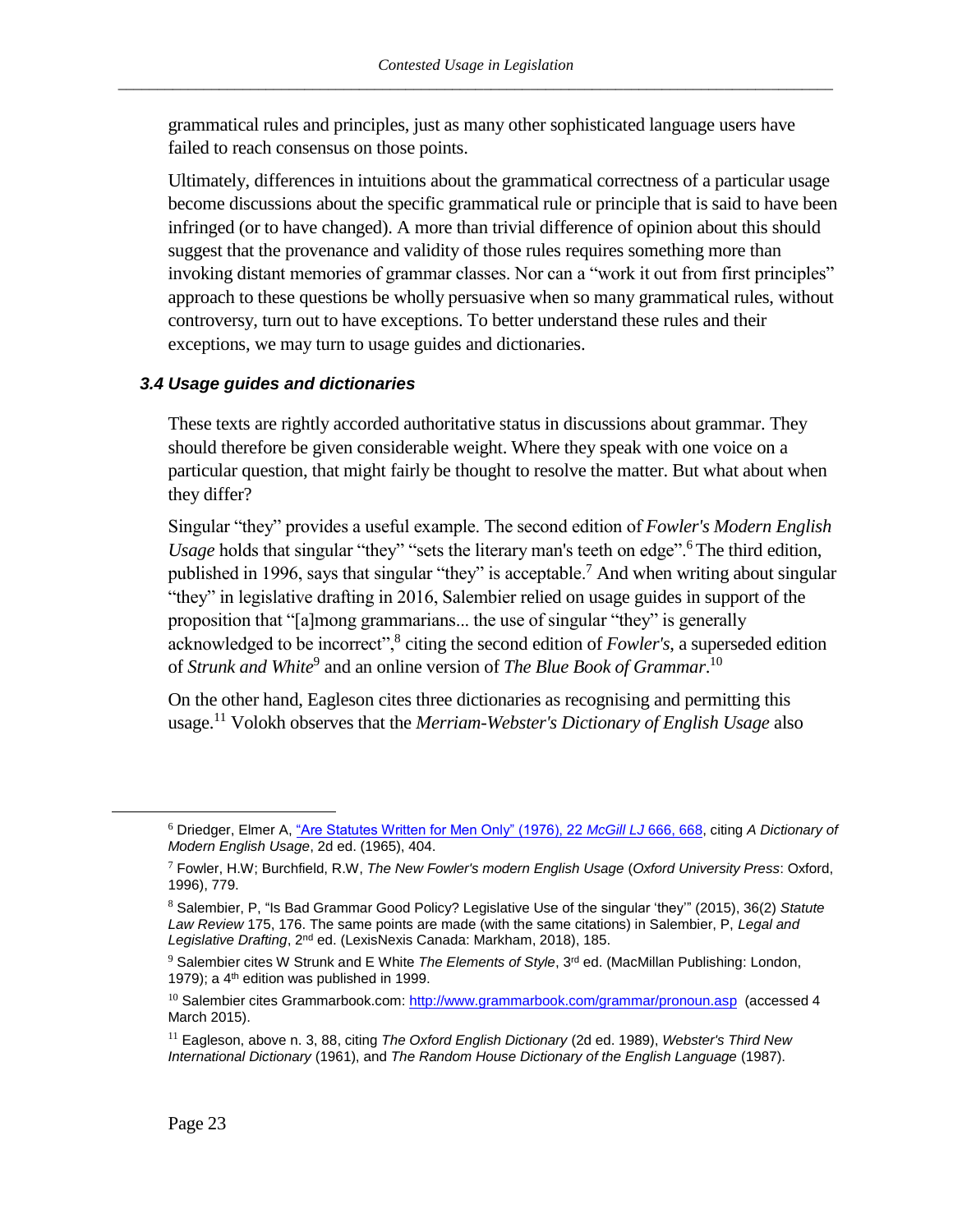permits it.<sup>12</sup> And while ultimately deprecating the usage, Salembier does cite the *Cambridge Grammar of the English Language* as permitting it.<sup>13</sup>

When there is a conflict between *Fowler's* and *Strunk and White*, which is to be preferred? If *Merriam-Webster* and another dictionary disagree, to which should we defer? Relying on particular usage guides in these situations can be open to the criticism you are really just "looking over a crowd and picking out your friends".<sup>14</sup>Whatever your position on singular "they", you will find support for it in these authorities. This should dampen expectations that usage guides and dictionaries can always offer a neat and straightforward way of resolving disagreements about contested usages.

# <span id="page-27-0"></span>*3.5 Linguistic research*

When an instructor offers an opinion on a drafting matter, counsel will often be conscious (and may remind the instructor) that they, and not instructors, are the experts on these matters. The expectation is that it is therefore reasonable for instructors to be guided by our expertise.

Similarly, if legislative counsel are seeking to become informed on a linguistic issue, it is reasonable for us to be guided by those who possess linguistic expertise. While we are sophisticated language users, our practice is in using language as an instrument, rather than studying language to better understand it. That, however, is exactly the job of linguists. And that is why it is reasonable for us to be guided by their expertise.

Below I give some examples of linguistic research that can make a contribution to a discussion about whether it is permissible to use a contested usage in legislation. The citation of the example studies below is not intended to be dispositive of any question about whether to permit a particular disputed usage, or to represent the latest and most robust findings in the field. Rather, they are offered to demonstrate the existence, in the linguistic literature, of empirical findings that can better inform discussions of whether to permit a particular contested usage in legislation.

# *3.5.1 Example — Reading time studies*

These are experimental studies that measure the time it takes participants to read various texts. Longer reading times may be taken to indicate what are called processing costs – this is a readability issue, which, under the taxonomy set out in section 2, is a pragmatic concern.

 $12$  Volokh, Eugene, "Correcting Students' Usage Errors Without Making Errors of Our Own" (2008), 58(4) *[Journal of Legal Education](http://www2.law.ucla.edu/volokh/errors.pdf)* 533, 539 fn 24.

<sup>13</sup> Salembier, above n[. 8,](#page-26-1) 176 fn 8, citing R Huddleston and G Pullum (eds), *The Cambridge Grammar of the English Language* (Cambridge University Press: Cambridge, 2002) 492–93.

<sup>&</sup>lt;sup>14</sup> The history of this phrase is explored in K.L. Scheppele, "'Looking over the Crowd and Picking Your [Friends:' The Social World of Legal Cases", Maryland Law School,](https://digitalcommons.law.umaryland.edu/cgi/viewcontent.cgi?referer=&httpsredir=1&article=1144&context=schmooze_papers) February 2012.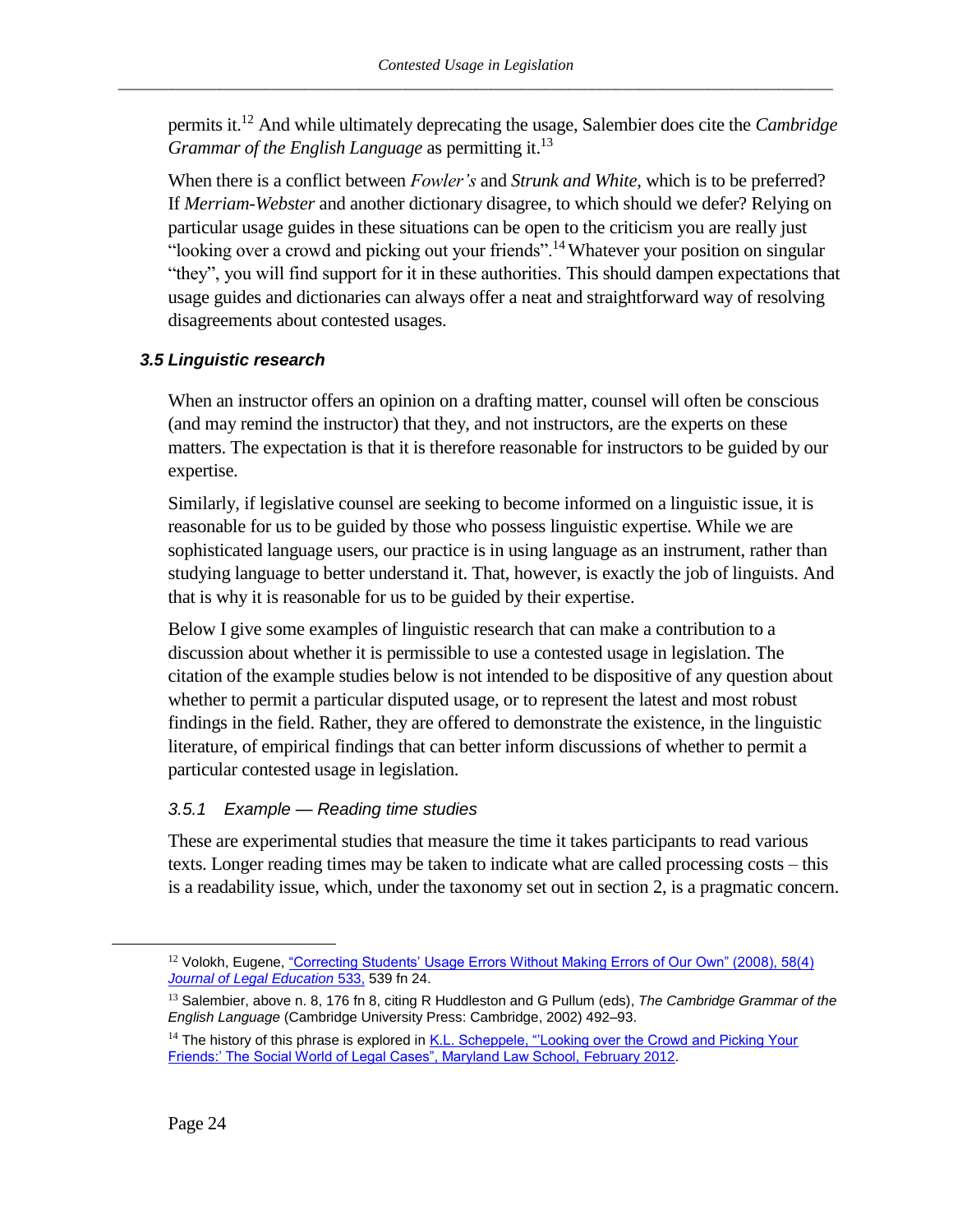A 1997 American study used two experiments to examine the effect of pronoun choice on reading times in different types of sentences each of which contained "he", "she", or "they".<sup>15</sup> The first experiment used sentences in which the pronoun attached to a nonreferential antecedent with an indefinite pronoun; that is, a noun phrase denoting a hypothetical person (for example, "a sailor"). The second experiment used sentences in which the pronoun attached a referential antecedent with a definite pronoun; that is, a noun phrase denoting an actual person to whom the writer is directly referring (for example, "That truck driver"). Reading times were measured by requiring participants to press a button to indicate that they had completed reading the sentence.

Using singular "they" did not increase reading times in the first experiment, but it did in the second. This led to the following conclusion:

Taken together, the results of these two experiments demonstrate that the increased use of singular they is not problematic for the majority of readers. We propose that in those few cases in which its use is considered surprising, the delays seen in comprehension are due not to the pronoun's ungrammaticality or to uncertainty over the intended referent, but to the suspicious opacity of using a nongendered pronoun for an antecedent whose gender is presumably known.<sup>16</sup>

Reading times can also be measured in other ways. In eye-tracking studies, participants are shown a series of sentences. Sophisticated hardware and software are used to track the movement of the participants' gaze across the sentence. This can yield data about how long it takes participants to read certain kinds of sentences, the direction and order of their eye movements throughout the sentence, and the duration for which the eyes rest on certain parts of sentence.

A 2017 UK study<sup>17</sup> used eye-tracking to examine reading times for sentences pairing "him", "her", or "them" with three different kinds of antecedents: those whose gender is represented in the noun (for example, "chairwoman"); those to whom a strong gender stereotype attaches (for example, "nurses", who are stereotypically thought of as women); and those to whom no strong gender stereotype attaches (for example, "cyclists"). The analysis differentiated between three types of sentences: those that used "them"; those using a gendered pronoun that matched the stereotype or gender of the noun; and those using a gendered pronoun that was a mismatch with the noun. The results were summarised as follows:

<sup>&</sup>lt;sup>15</sup> Foertsch, J., & Gernsbacher, M. A., "In Search of Gender Neutrality: Is Singular They a Cognitively [Efficient Substitute for Generic He?" \(1997\), 8\(2\)](http://www.gernsbacherlab.org/wp-content/uploads/papers/1/Foertsch_Gender-Neutrality-They-or-He_PS_1997.pdf) *Psychological Science* 106–111.

 $16$  Ibid, 111.

<sup>17</sup> Alice Doherty & Kathy Conklin, "*[How gender-expectancy affects the processing of 'them'"](https://eprints.nottingham.ac.uk/45187/1/DohertyConklin_2017.pdf)*, (2016) 70 (4),*[The Quarterly Journal of Experimental Psychology](https://eprints.nottingham.ac.uk/45187/1/DohertyConklin_2017.pdf)* 718-735.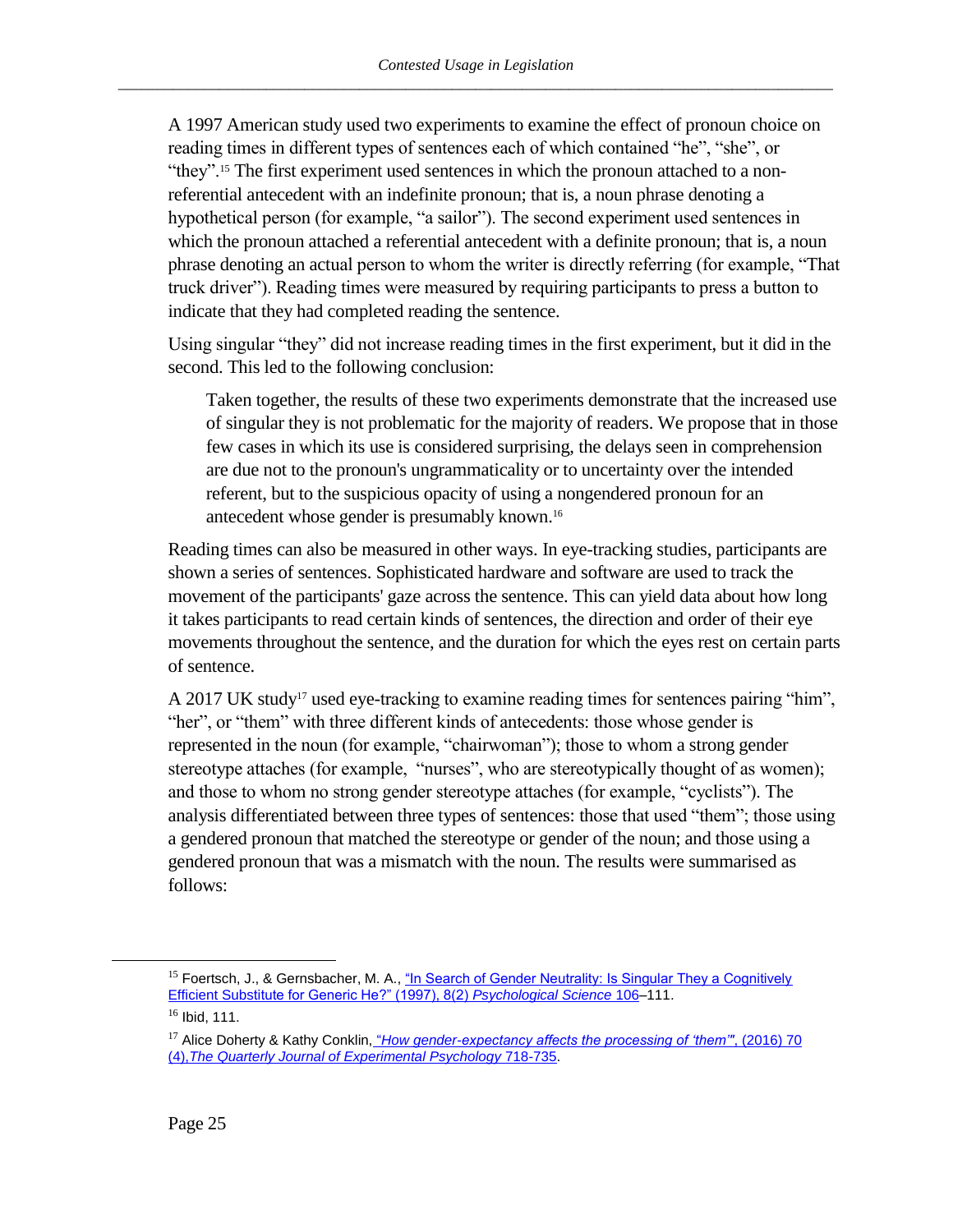It therefore seems that, for both high-expectancy and gender-known antecedents, any cost associated with the use of them is much more transient and less robust than the cost of gender-mismatch. There was no evidence of a cost or advantage associated with them for antecedents with low gender-expectancy at any region or measure, nor was there any evidence of a cost/advantage of them for low-expectancy antecedents compared with gender-known or high-expectancy antecedents. <sup>18</sup>

This kind of research is useful in allaying concerns that the use of singular "they" will result in certain kinds of sentences having a reading time cost. This is valuable in discussions about the readability of using singular "they" in legislative sentences. In particular, these studies suggest that "they", in a statutory provision will often be unlikely to incur a reading time cost by comparison with "he or she". This is especially so given that, by their nature, statutory provisions are more often general commands issued to a broad class of persons rather than being directed at specific known individuals.

# *3.5.2 Example — Acceptability studies*

These are experimental studies directed at ascertaining the extent to which a particular language device is accepted by a particular audience. This acceptance might consist of judgments about how natural, grammatical, permissible or correct the device is.

In 2002, a study was conducted on the acceptability of 27 contested usages among Australian high school teachers and high school students.<sup>19</sup> These usages included:

- 4. "Between you and I" (rather than "between you and me")
- 5. Using "data" or "criteria" as if they were singular nouns (rather than plurals)
- 6. "Different than" (rather than "different from")
- 7. Singular "they".

The study consisted of two surveys. In this first survey, participants were given examples of each usage. They were then asked to mark these as "Accept", "Reject", or "Doubtful". In the second survey, participants were given sentences in which a word was missing, and asked to fill it. For example, in the sentence "The data \_\_\_\_ useless", the choice to use "is" (or "was") instead of "are" (or "were") indicate the perceived acceptability of treating "data" as singular.<sup>20</sup> The second survey also included a proofreading test, in which participants were invited to review sentences and mark any desired changes.

The following quantitative findings related to singular "they":

8. 75% of teachers and 68.5% of students deemed "their" with the antecedent "anyone" to be acceptable.

<sup>18</sup> Ibid, 728.

<sup>&</sup>lt;sup>19</sup> Lee, Jackie[. "Attitudes towards disputable usages among Australian teachers and students"](https://www.researchgate.net/publication/249768611_Teachers%27_Attitudes_Towards_Disputable_Usages) [online]. (2002), 25(1) *[Australian Review of Applied Linguistics](https://www.researchgate.net/publication/249768611_Teachers%27_Attitudes_Towards_Disputable_Usages)*, 109-129.

 $20$  Ibid, 118.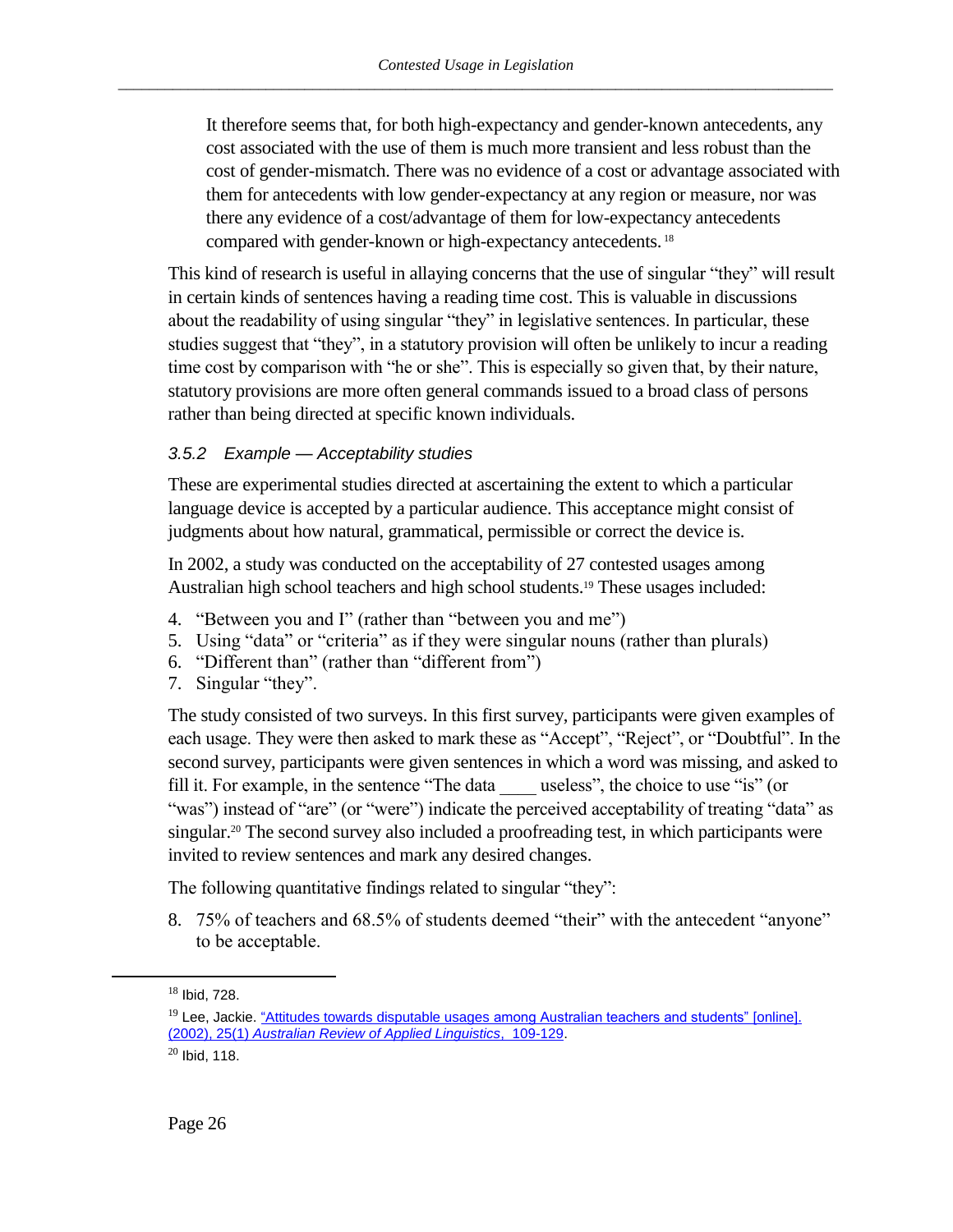- 9. 54.8% of teachers and 98.1% of students elected to use "their" with the antecedent "everyone".
- 10. 9.6% of teachers and 43.5% of students elected to use "their" with the antecedent "one".
- 11. 65.8% of teachers and 96.6% of students elected to use "them" with the antecedent "anyone".

Acceptability studies will be of variable relevance to discussions about permitting contested usages in legislation. They will be more relevant if they are more recent, and if the participants are from a relevant demographic. But the variety of audiences for legislation means that many different demographics will be suitably relevant. For example, in the study above, the author notes a shared grammatical conservatism among teachers.<sup>21</sup> Significant acceptance of singular "they" among such a demographic indicates that adopting it in our legislation might not place us on the cutting edge.

# *3.5.3 Example—Corpus linguistics*

This is a branch of linguistics that consists of studying collections of texts. The kinds of texts that might be collected and studied include newspaper articles, transcripts of unscripted conversations, transcripts of scripted public addresses, etc. Software and manual labour is then used to interrogate the collection. The occurrences of certain linguistic forms are identified, sorted, and coded, and quantitatively analysed to identify, for example, differences in how often certain usages occur, the decade in which they occurred the most or the country of publication in which they occur the least.

In 2012, a UK study looked at two datasets of UK newspaper articles.<sup>22</sup> The first dataset comprised articles from the 1960s, while the second comprised articles from 2007 and 2008. The author analysed how many times singular "they" occurred in each dataset. She also analysed occurrences of generic "he" (the use of "he" as a generic pronoun). The quantitative results were that:

- 12. Within the 1960s dataset, singular "they" accounted for 11% of the occurrences; generic "he" accounted for 89%.
- 13. Within the 2007/2008 dataset, singular "they" accounted for 80% of the occurrences; generic "he" accounted for 20%.

As with acceptability studies, the relevance of a particular piece of research from the field of corpus linguistics will depend on a number of factors. A particularly important factor is the nature of the text contained within the datasets that are analysed. Evidence about the prevalence of singular "they" in unscripted conversation or informal email correspondence will not merit much consideration in considering whether to permit that usage in legislation.

<sup>21</sup> Ibid, 122, 128.

<sup>&</sup>lt;sup>22</sup> Laura Louise Paterson, "Epicene pronouns in UK national newspapers: a diachronic study", (2011), 35 [ICAME Journal 171–86.](http://clu.uni.no/icame/ij35/Laura_Louise_Paterson.pdf)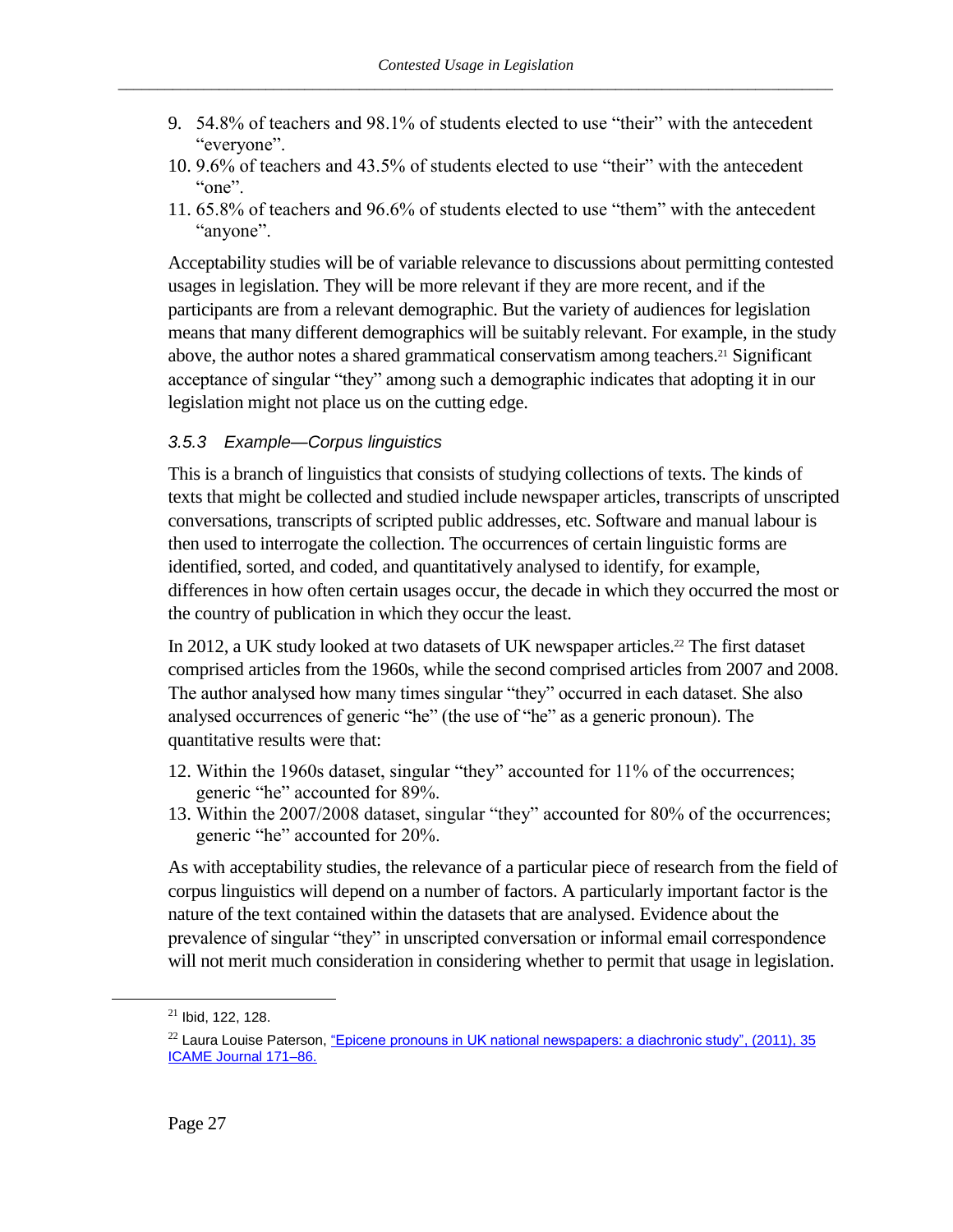Greater weight, however, should be accorded to studies of formal texts that are written by sophisticated, authoritative users of the language and produced for general consumption. Evidence that a particular usage appears regularly in texts of that kind should make it more difficult to contend that the usage is properly categorised as incorrect.

# <span id="page-31-0"></span>**4 Accessing and using linguistic expertise**

Section 3.5 above demonstrates the existence of relevant expertise that can make a meaningful contribution to discussions about permitting contested usages in legislation. The question then becomes how best to access that expertise. Finding, understanding and reviewing linguistic research is a specialist task. It is not to be expected that legislative counsel will possess these skills or should be required to develop them. Rather, we can access and benefit from contemporary understandings of linguistic research by building constructive relationships with academic institutions. There are opportunities for mutual benefit in this kind of cross-sector multidisciplinary work.

Once the expertise is accessed, and linguistic research is brought to bear in a discussion of whether to permit a particular contested usage in legislation, how should it be treated? How much weight should be given to it? This will of course depend on how robust and unequivocal it is. But unless it is particularly tentative, or emerges from a demographic or corpus that has too little relevance to the legal and legislative contexts, it ought to be considered more dispositive than a legislative counsel's intuition (however deeply held), or a single paragraph from a decades old style guide. To think otherwise would be to unfairly discount the expertise attaching to this body of research.

# <span id="page-31-1"></span>**5 Conclusion—In favour of permissiveness**

The high quality of legislation produced by legislative counsel reflects the fact that they have a specialist expertise. And that quality is in part a product of the repertoire of techniques that legislative counsel learn, develop, and refine. Denying recourse to a contested usage reduces this repertoire.

It is of course true that there are many linguistic devices that it will be uncontroversial to prohibit because of the kinds of concerns described in section 2 above. But this paper is concerned with contested usages. Legislative counsel will only make arguments in favour of a contested usage if they think that it has a particular utility, or is somehow superior to the less disputed alternatives.

Accordingly, prohibiting a contested usage (whether generally or in particular circumstances) is a serious thing to do; at least in some counsel's eyes, the result will be that they are prevented from producing their best work. It follows that I favour a considered permissiveness on these matters. Put differently, I think the threshold for prohibiting a contested usage ought to be high. Perhaps prohibiting a particular usage might satisfy the tastes of particular counsel; it might avoid the risks that come with careless adoption of that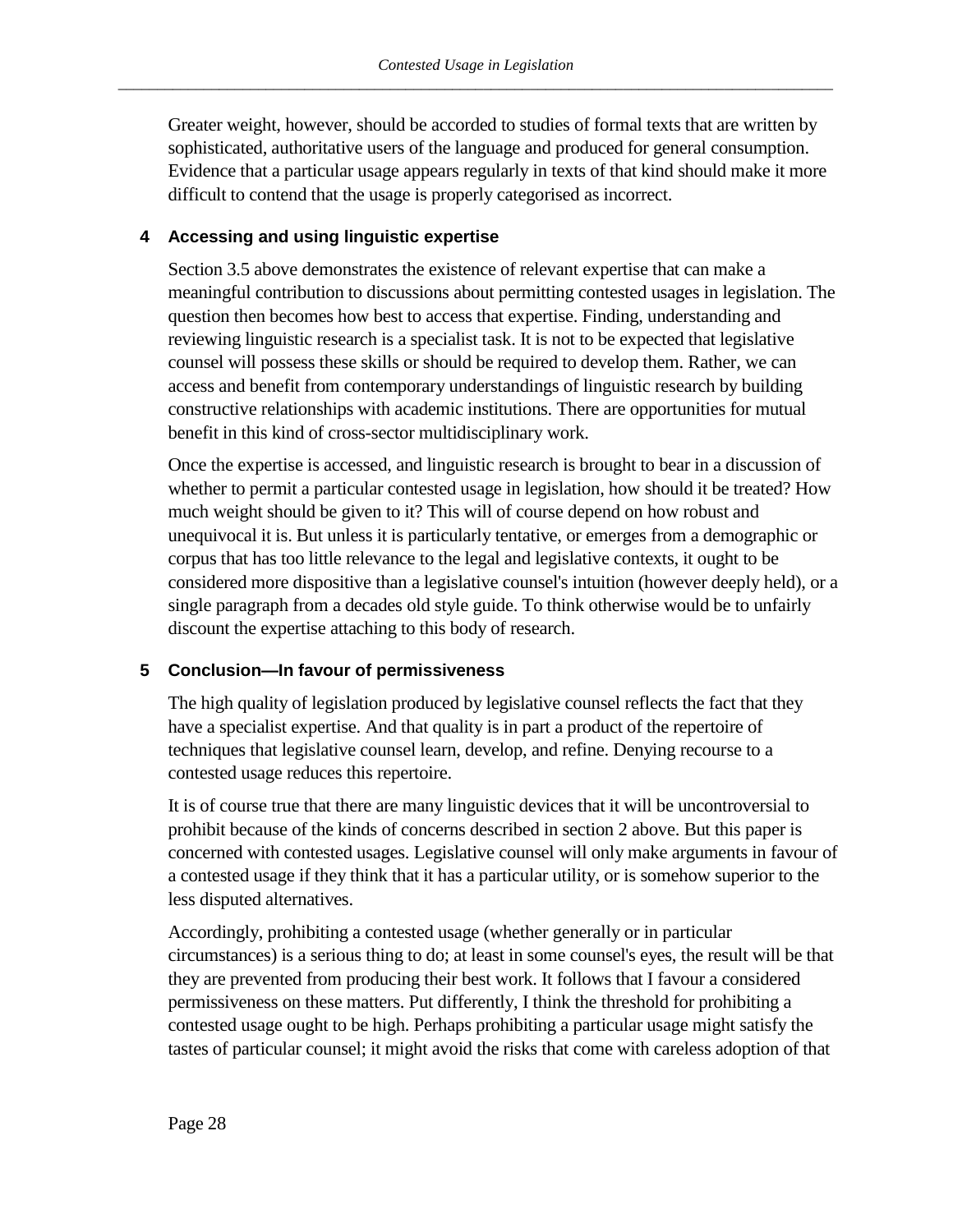usage; and it might forestall criticism from the most conservative readers. But in my view, once the threshold is set at the appropriate level, these considerations do not even approach it.

I do not think it would be reasonable to require that a usage must be almost universally accepted before legislative counsel can be allowed to deploy it. We should not consider that a usage should be prohibited simply because senior counsel dislike it. Nor is a prohibition justified only because a usage has not previously appeared in the relevant jurisdiction's statute book. And a general intuition about grammatical incorrectness, backed up by one usage guide or another, should not take the place of careful consideration of the relevant linguistic research.

None of this is to say that there will never be good enough reasons to prohibit a particular contested usage. Surely there will be. And it is true that determining whether such reasons exist naturally calls for evaluative judgment and involves some subjectivity. But these matters can nonetheless be approached carefully, sensitively, systematically, and with deference to relevant expertise. Legislative counsel could consider exactly what the concerns are - perhaps by using the taxonomy set out in section 2. They could reach out to linguists and obtain the valuable expert advice described in section 3, using it as discussed in section 4.

Approaching the task in this way is more likely to lead to answers that meet with approval, both among counsel and among the various audiences for our work. Such an approach should have many benefits. Distinctions will be drawn between the aesthetic preferences of counsel and empirically backed reservations about readability. A diversity of intuitions about matters such as formality and elegance might be exposed and appreciated. Implicit value judgments will need to be made explicit, which is likely to demonstrate that these are not universal or inevitable.

Discussions like these may even mean that, every once in a while, a legislative counsel might be persuaded to discard their prejudices against a particular usage – or perhaps other counsel might be convinced to stop pushing the envelope. Perhaps more often, these discussions might reveal that the strongest reservations regarding a particular contested usage are largely confined to (or are most pronounced in) specific contexts and circumstances. For example, it might be that objections to using singular "they" are strongest when the pronoun has as its antecedent a noun of a particular kind. Teasing out these nuances allows for compromises that otherwise might not be reached. Such desirable results as these simply will not be reached by a mere insistence that Strunk & White must be followed.

Much of what is said in this conclusion is itself contestable. Certainly, legislative counsel will disagree on where exactly the threshold for prohibiting a contested usage should be set. But I do not think there is much to be said against the suggestion that we should navigate these issues in a way that breaks the problem down, concedes that there is a diversity of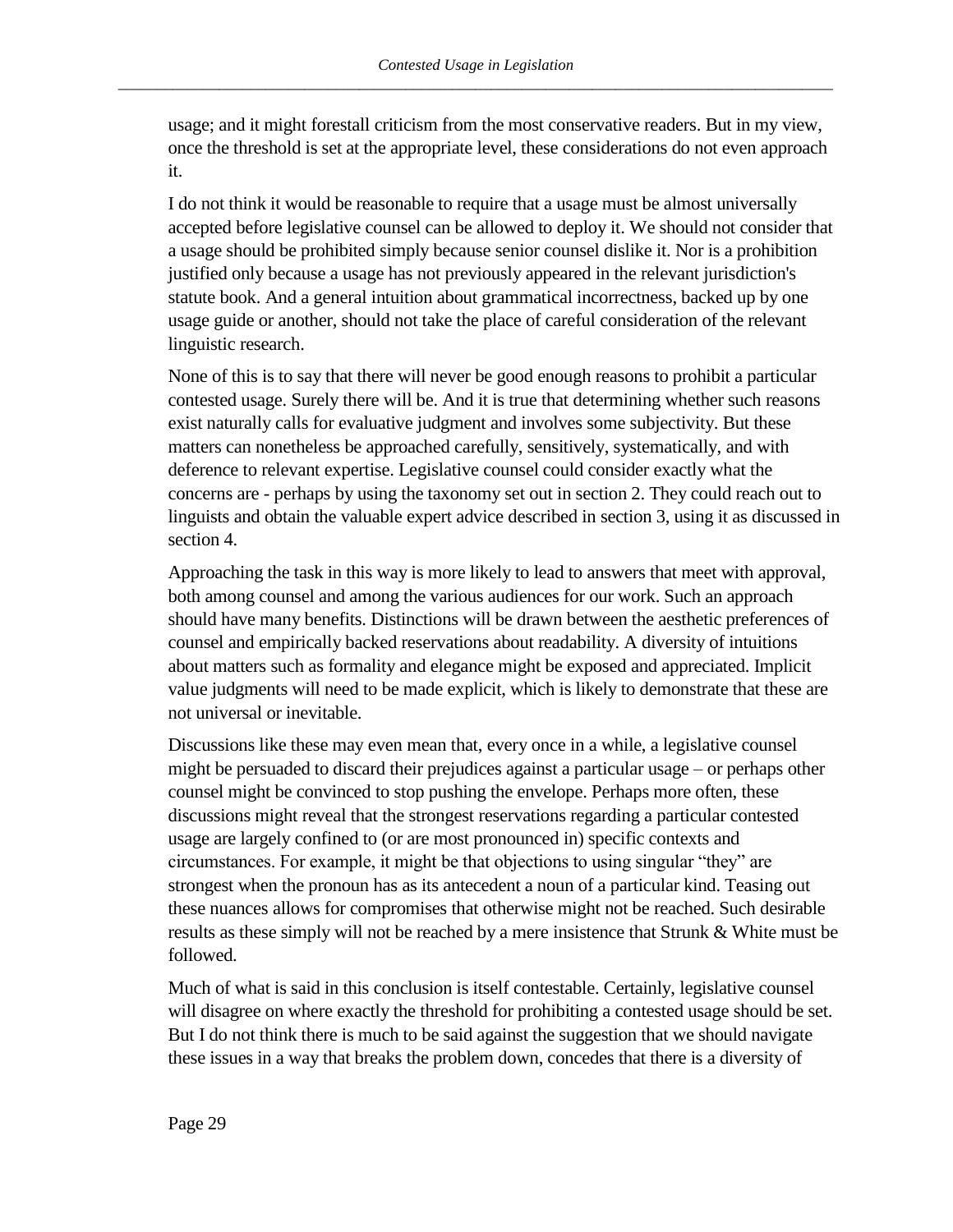views, builds on relevant evidence, and recognises the consequences of denying counsel access to particular linguistic devices. Adopting such a method may mean foregoing the comfort that one's intuitions on these matters will always be correct. But it is likely to lead to better drafting.

\_\_\_\_\_\_\_\_\_\_\_\_\_\_\_\_\_\_\_\_\_\_\_\_\_\_\_\_\_\_\_\_\_\_\_\_\_\_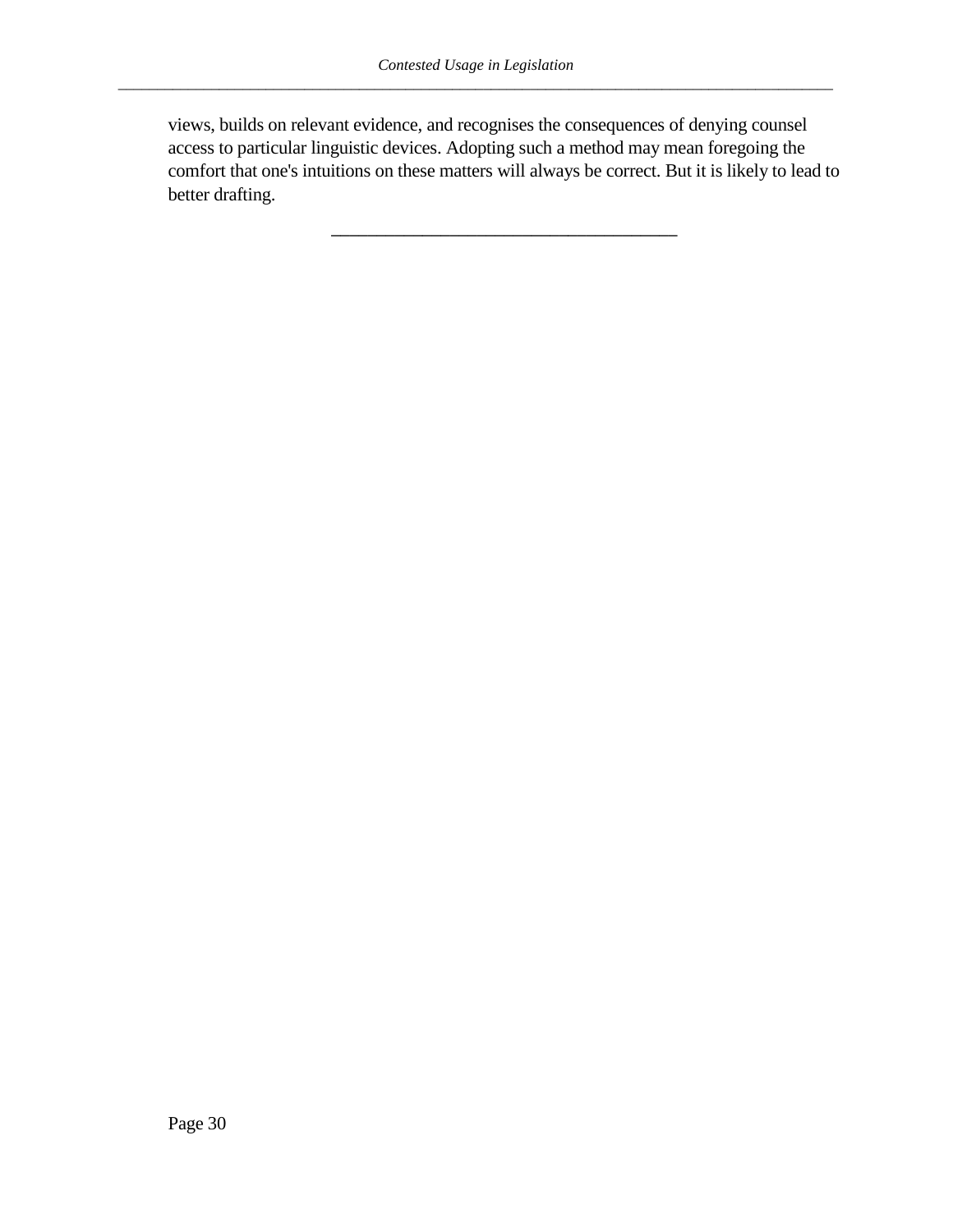# <span id="page-34-1"></span><span id="page-34-0"></span>Tools for Legislative Drafters

*Jack Stark<sup>1</sup>*



#### Abstract

*This article is a continuation of an earlier article published in the Loophole in April, 2012. It presents the author's further thinking on three groups of "tools" that can be used in drafting legislation. The first help in drafting legislation that accomplishes its purposes. The second can be used to move drafting forward when it gets stuck. The third focus on avoiding potential legal problems.*

# **Contents**

<sup>&</sup>lt;sup>1</sup> Former Legislative Attorney, State of Wisconsin (US).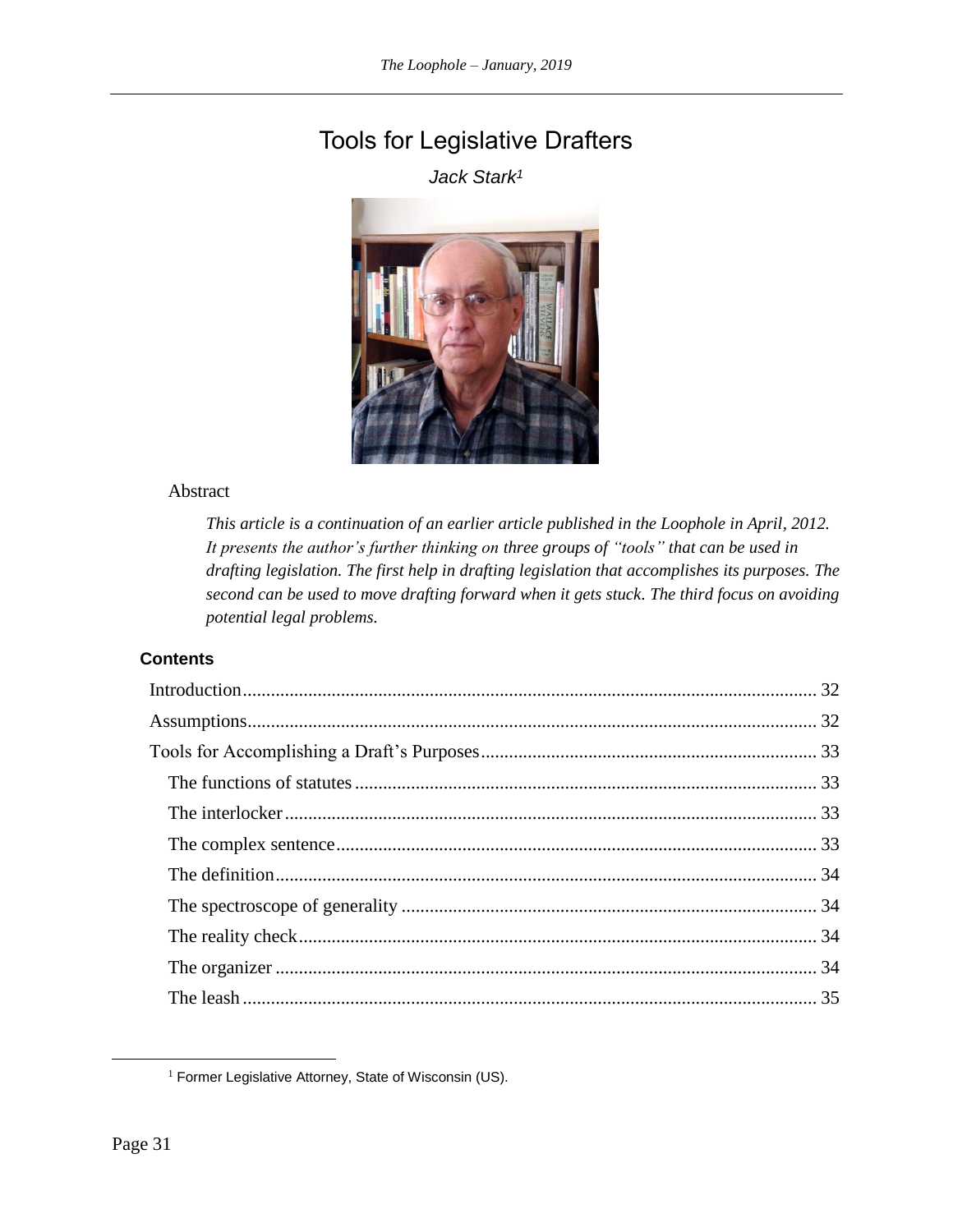# <span id="page-35-0"></span>**Introduction**

Legislative drafting is a difficult and important endeavor. This article presents some assumptions about drafting. Then it presents a number of tools, that is, methods by which legislative drafting can be done well). There is a series of tools that help drafters accomplish a draft's purpose, a set that helps drafters get unstuck and a set that helps a drafter avoid legal trouble. These tools will help drafters improve the quality of their drafts.

# <span id="page-35-1"></span>**Assumptions**

Writing is a craft. That is, it is not mechanical or automatic, and it is not something that can be done well without thinking about the consequences of the drafter's decisions. A drafter needs tools: techniques that work in the legislation language game. Tactics that work for other language games, such as essay writing, might not work for legislative drafting. That is, panaceas such as plain language are of little or no use in legislative drafting. Drafting has some unusual features. It is highly conventional and thus unlike the kinds of writing that are free-wheeling. These conventions need not be inhibiting; they can they can help a drafter to write more easily and more effectively. Accuracy—stating legislative directives as precisely as possible—is paramount. Writing so as to be easily understood is less important. Another unusual attribute of legislative drafting is that it has only a few functions.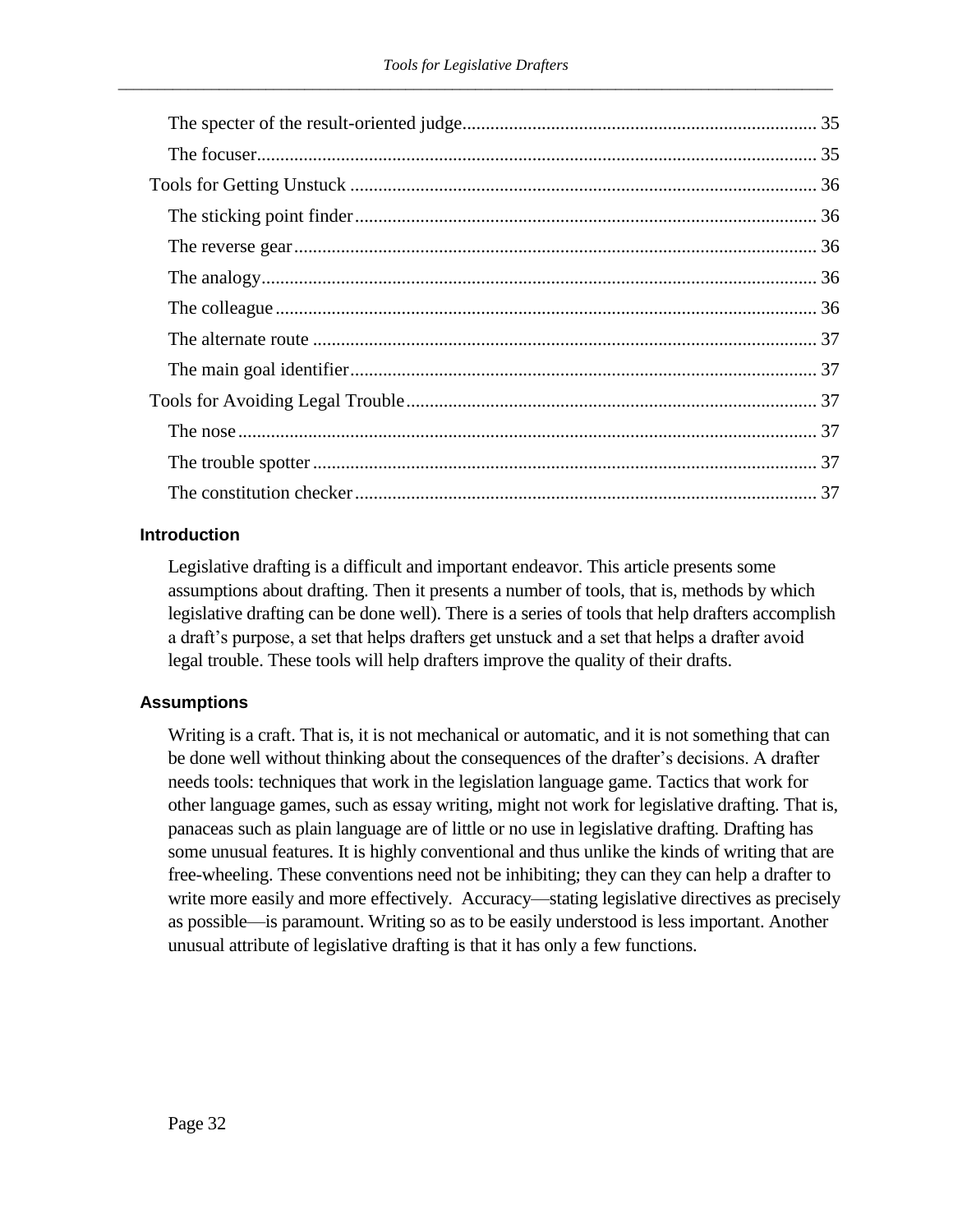# <span id="page-36-0"></span>**Tools for Accomplishing a Draft's Purposes**

#### <span id="page-36-1"></span>*The functions of statutes*

The statutes forbid (usually done with "shall not" or "may not"), authorize (usually done with "may") and require (usually done with "shall," which is traditional and seems more imperative than "must.), conditions under which those three behavioral directives apply and consequences of following or failing to follow the directives. Definitions are conditions. To write a statute a drafter decides to determine which function is to be effected. Then the drafter needs to decide who is to be addressed. Then a drafter needs to determine whether there are conditions or consequences. If there are, he or she must determine how they are to be attached logically, structurally and syntactically to the relevant behavioral directive.

#### <span id="page-36-2"></span>*The interlocker*

"Interlocker" needs explanation. The statutes consist of statutory units, not paragraphs, like most prose. In fact, a drafter should think in statutory units. They resemble outlines, the parts of which interlock. For example, the bare bones of a statute will look something like the following:

70

 $(1)$  ... : (a)  $(b) \ldots$ : 1. 2.

In drafting the units, one should put together common material and realize that he or she is constructing a hierarchy which shows elements that are of the same order. One should also look up and down levels of units.

#### <span id="page-36-3"></span>*The complex sentence*

Complex sentences (sentences with subordinate clauses) are useful tools. In simple sentences there is no subordinate clause, no conjunction that connects two complete thoughts. Examples are "A person who is licensed to practice optometry in another state shall pay a \$25 fee. The clerk shall issue that person a license to practice in this state." Compound sentences are material that could be two complete sentences joined by a conjunction such as "and" or "but." An example is "A person who is licensed to practice optometry in another state shall pay a \$25 fee and the clerk shall issue to that person a license." A complex sentence has a subordinate clause. An example is " If a person who is licensed to practice optometry in another state pays a \$25 fee, the clerk shall issue to him or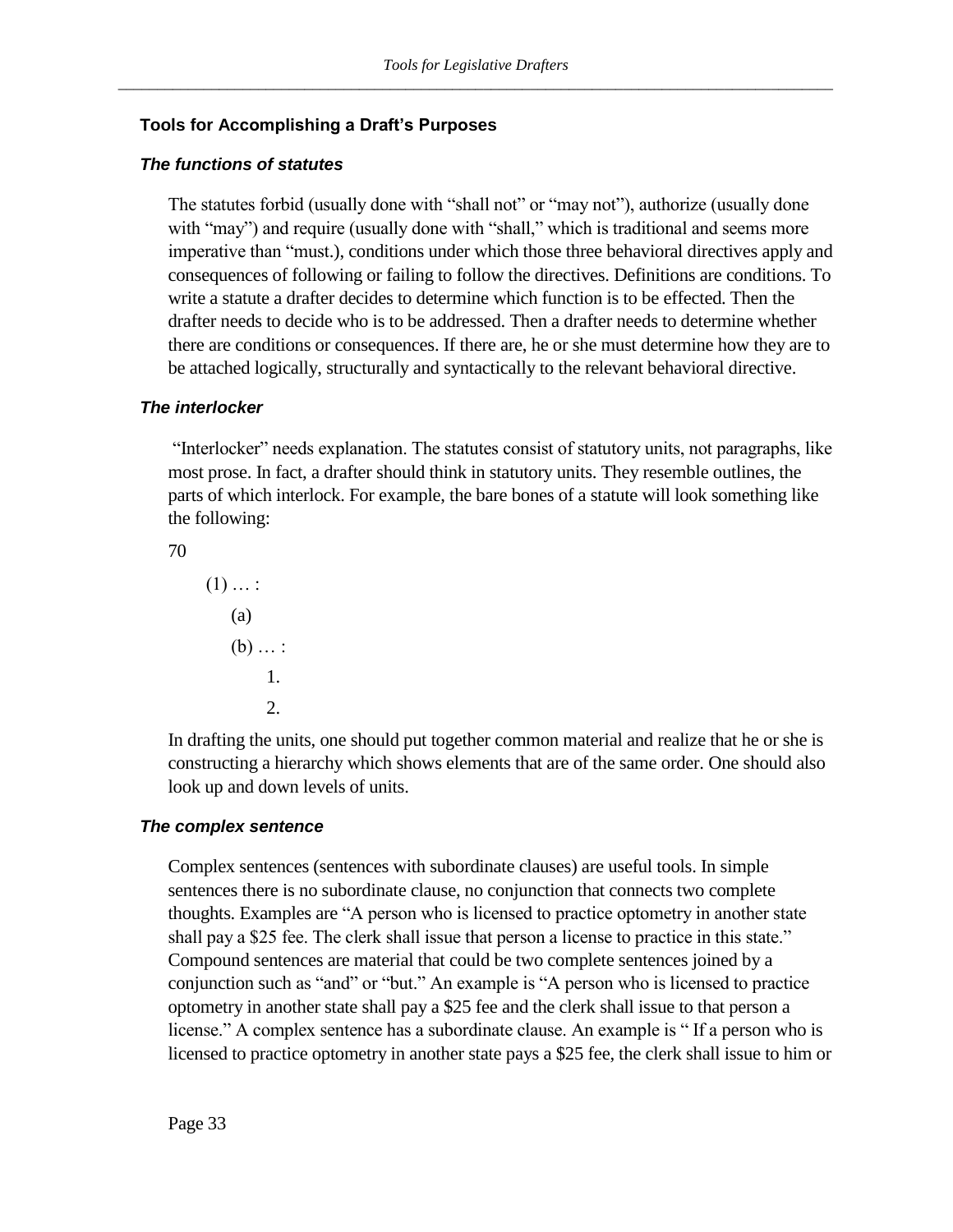her a license to practice in this state." Complex sentences make the connection of the parts of the statute more exact and more obvious. They also minimize prepositions, vague subjects and weak verbs. Drafters should use them lavishly.

### <span id="page-37-0"></span>*The definition*

If we were text-centered or reader-centered, I would write that definitions simply state the meanings of terms. However, in elucidating statutes it is best to be drafter-centered. Thus, one should look at the use of definitions and other elements of statutes. Definitions serve several desirable results. They create economy; that is, they promote directness and conciseness. They fit into systems of definitions. They set standards. They specify the applications of terms. They close loopholes. Most important, they minimize administrative and judicial misinterpretation of the will of legislatures and executives in specifying the law.

# <span id="page-37-1"></span>*The spectroscope of generality*

Imagine an arc with "specific" at one end and "general" at the other. A drafter can write a statute that lies anywhere on the arc. The drafter's task is to write a statute that lies at a location on the arc that allows for accuracy (remember that that is the main goal of drafting) but that allows sufficient flexibility to deal with unexpected instances to which the statute might apply. The right point varies by the statute's subject matter and by the draft's details. A drafter should favor work on the specific end of the draft to further accuracy. He or she should also move toward the specific end if the subject matter is a battleground for the legislature or if there is available relevant technical information. He or she should move toward the general end of the arc if a large range of situations needs to be covered.

# <span id="page-37-2"></span>*The reality check*

Remember that you are not merely writing words; you are trying to affect behavior. You are mapping the behavioral directives onto the real world. Because accuracy is paramount, that activity is crucial. Before you begin to write a bill, occasionally during the process of writing and after completion of the draft do a reality check. Check the effects that the bill will have on the behavior of the persons whom the bill will affect if it becomes law. Check the possible interpretations, including deliberate misinterpretations. Look at the draft from various perspectives: citizens, administrators and judges. A visual aid such as a diagram might help. For an honest reader are there enough and accurate enough directions? Are the directions the ones that the requestor wants to convey?

# <span id="page-37-3"></span>*The organizer*

Organization should be undertaken at the beginning of the drafting process. Create order; do not wait for it magically to evolve. That approach forces thought, which is always good and avoids trouble. Organize in statutory units if possible.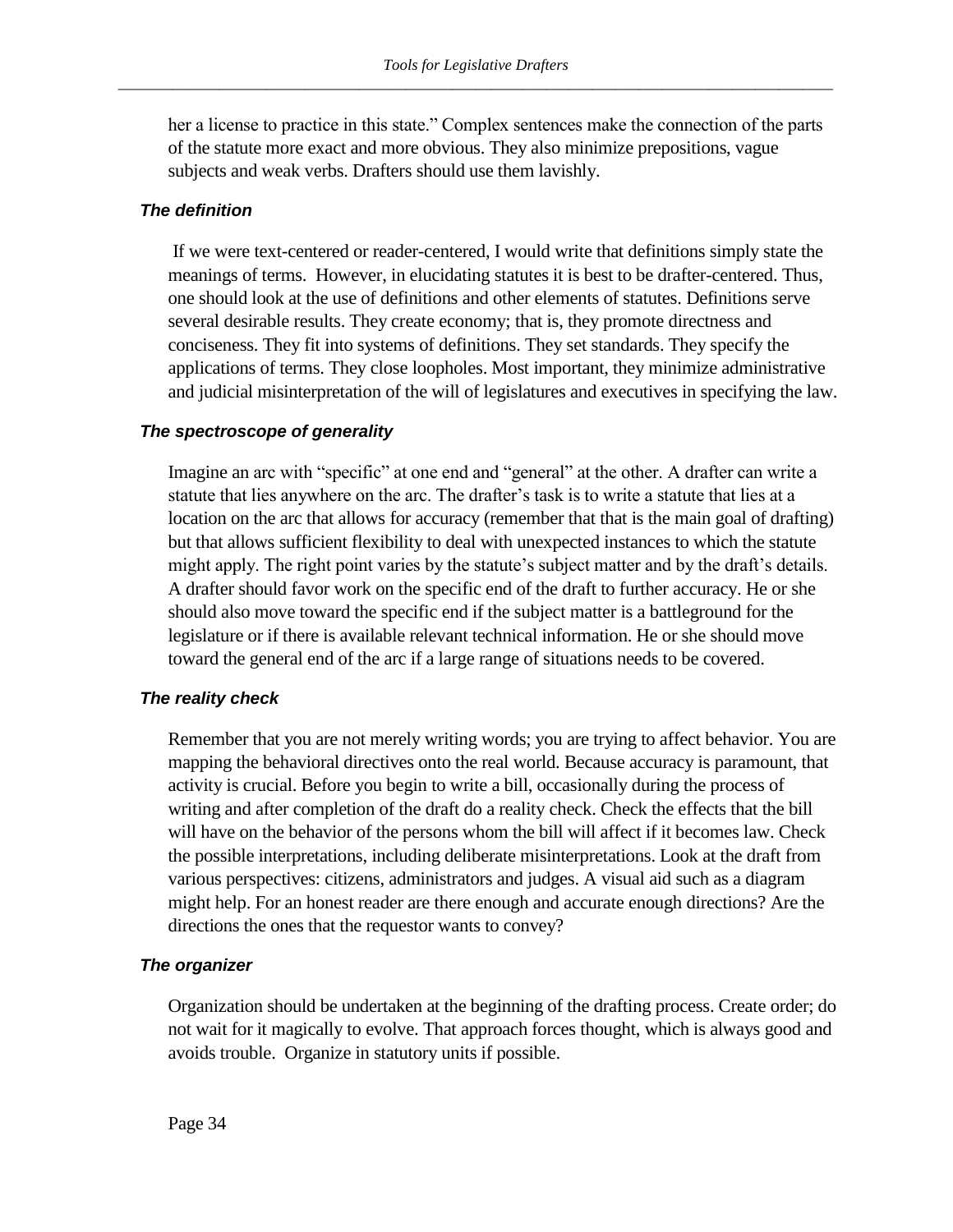Remember that form follows function. For example, use a chronological arrangement for a process. The Wisconsin statutes on shared revenue with local units of government were organized haphazardly. Later they were rearranged so that they for the most part follow the order in which the steps necessary to make the payments appear in part in the order in which they are performed. It usually is inadvisable to organize according to the order of importance. Organize in statutory units if possible.

# <span id="page-38-0"></span>*The leash*

As you start a draft slow down. Ask yourself whether the draft is as easy as it appears. Among the questions that should be addressed before starting to draft is whether there are constitutional problems. For example, a state legislature's draft to give special consideration to airlines that have hubs in the state should not have been started before the draft's relation to the Commerce Clause of the United States Constitution was checked. Ask yourself a series of questions: what am I assuming? Are my assumptions valid? Do I need more material, such as definitions? Resist the temptation to quickly merely add a word or phrase or to add an item to a list without further thought. See whether the new material necessitates a further change of the statutory unit to which the new material is to be added.

#### <span id="page-38-1"></span>*The specter of the result-oriented judge*

This check does not need to be made for every draft, but it should be made for difficult or controversial drafts. Imagine that you are in a war between, on one side, the legislature and the governor and, on the other side, a result-oriented judge. The drafter's job is to make it as likely as possible that a judge would interpret a statute the way that the requester of the bill that created or affected the part of the statutes that is being litigated would want it to be interpreted. Imagine a dialogue between you and the judge. Some things that you can do to make it more likely that the view that the requester had will prevail is to add definitions; they narrow the ground on which the result-oriented judge has to stand. Make sure that the behavioral directives are correct. Firmly connect the conditions and consequences to the behavioral directives. Check the degree of generality: very general bills are much easier to read so as to arrive at a particular result that might not be the one that was intended.

#### <span id="page-38-2"></span>*The focuser*

Drafters will be more effective if they constantly have in mind the main purpose of the draft on which they are working. They should relate that purpose to the draft's secondary material and avoid superfluities. These goals are more likely to be accomplished if the drafter understands and keeps in mind the five functions of statutes. It might be counter-intuitive, but sometimes it is possible to do too much research for a draft. That can obscure a drafter's focus on the process and the draft. Some of the other tools, most notably the complex sentence and carefully using statutory units will help a drafter focus.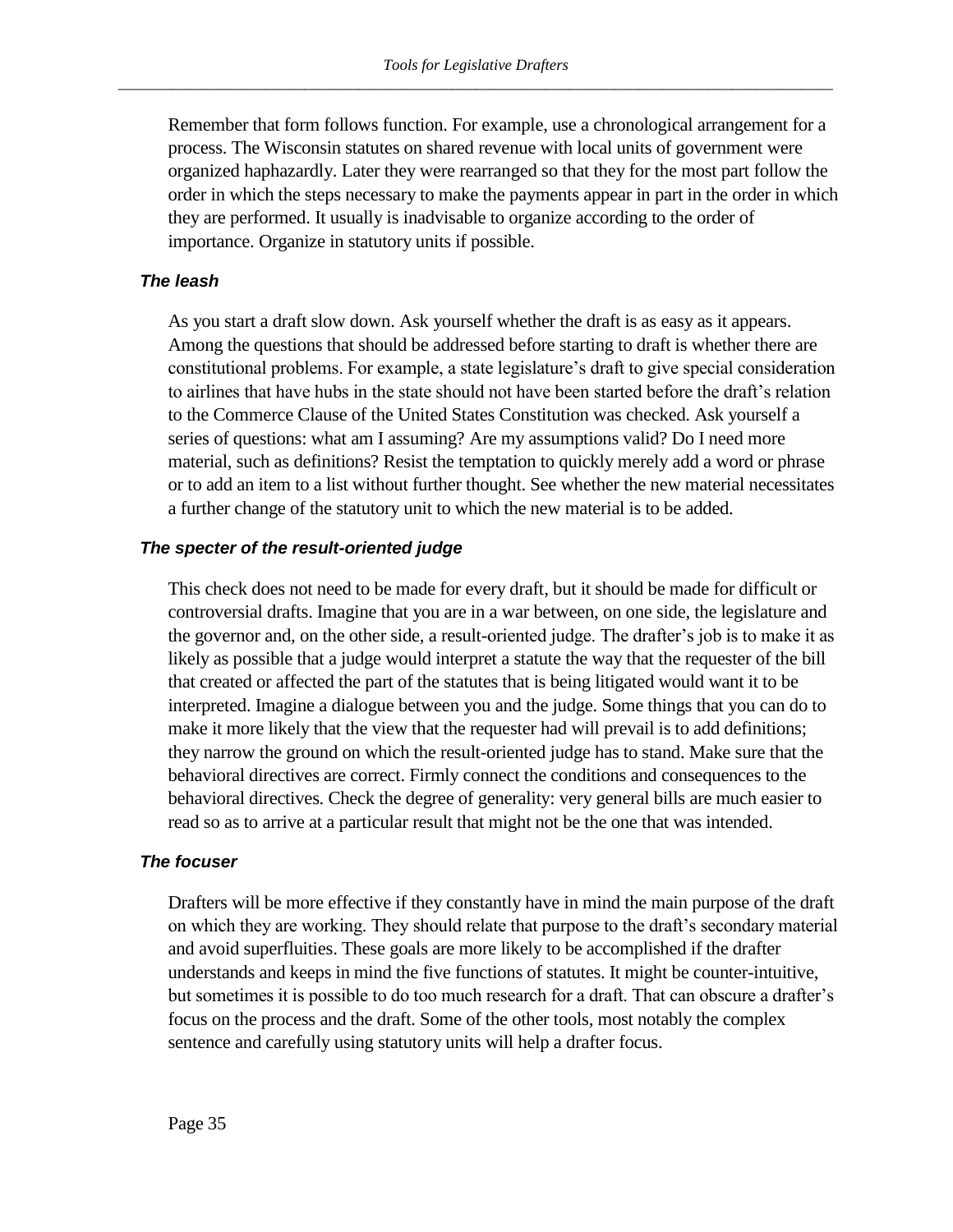### <span id="page-39-0"></span>**Tools for Getting Unstuck**

All drafters sometimes get stuck: they cannot figure out what step to take next or cannot solve a problem so that they can move on. There are also tools for this situation.

# <span id="page-39-1"></span>*The sticking point finder*

When stuck, the first task is to try to determine in what way you are stuck, not at what point in the draft. The problem might not be at the point where you feel distress. Some possible questions that should be considered when you are stuck are as follows. Is the organization of the draft illogical? Is the draft's main purpose unclear? Is the main behavioral direction incorrect or missing? Are the connections or consequences faulty? Is your background knowledge inadequate? Is the fit with the relevant statutory system faulty? As to the latter problem, some possible solutions are to check your cross-references or create some new ones and to do a word search to find other statutes that might have to be affected.

# <span id="page-39-2"></span>*The reverse gear*

Go back one step in your thought process. If you cannot find the right word, the problem might be the sentence's syntax. If a detail is fuzzy, perhaps you need to rethink and reformulate in your mind the draft's purpose. Sometimes the requester has led you astray. You can try to determine what he or she really wants. This step would probably necessitate contacting him or her. The requester might also have made false assumptions that have led you down the wrong path.

# <span id="page-39-3"></span>*The analogy*

There might be an analogous bill or statute consulting which would lead you back to the correct path. For example, a problem with a draft on the income tax might be solved by examining a gross receipts tax. For a problem with a detail, a drafter might want to consult a similar statute. It would be helpful to keep a file of examples. When looking for helpful analogies it is somewhat dangerous to look to other jurisdictions. The contexts of details might very well be significantly different.

# <span id="page-39-4"></span>*The colleague*

One possible aid is the most skilled or most senior of your colleagues. Another possibility is to recognize which of your colleagues knows the most about certain topics or situations. For instance, which one is the appropriations expert? Who is good at various skills such as phrasing or finding alternative solutions? Do not hesitate to get help; drafting agencies ought